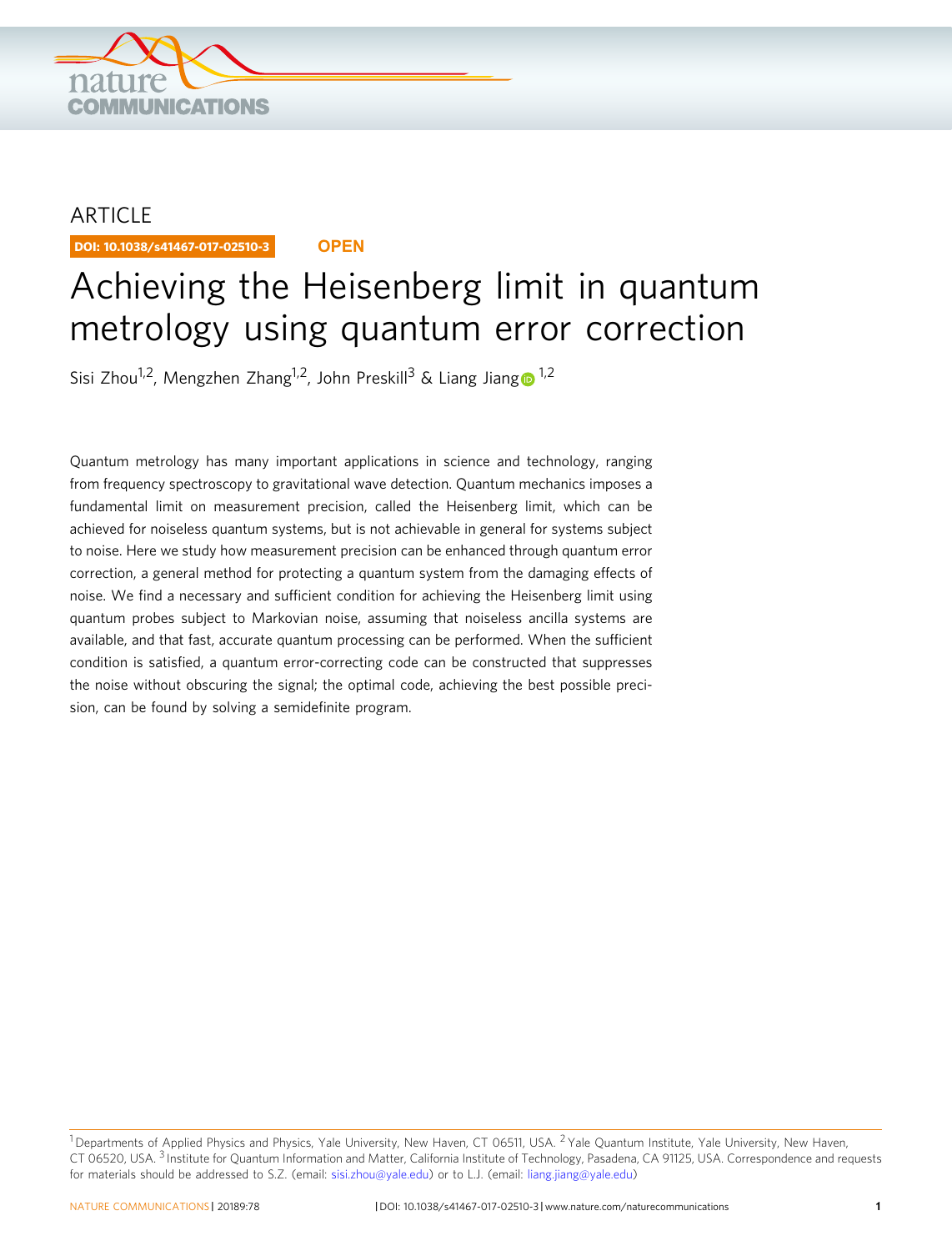uantum metrology concerns the task of estimating a parameter, or several parameters, characterizing the Hamiltonian of a quantum system. This task is performed by preparing a suitable initial state of the system, allowing it to evolve for a specified time, performing a suitable measurement, and inferring the value of the parameter(s) from the measurement outcome. Quantum metrology is of great importance in science and technology, with wide applications including frequency spectroscopy, magnetometry, accelerometry, gravimetry, gravitational wave detection, and other high-precision measurements $1-9$  $1-9$  $1-9$ .

Quantum mechanics places a fundamental limit on measurement precision, called the Heisenberg limit (HL), which constrains how the precision of parameter estimation improves as the total probing time  $t$  increases. According to HL, the scaling of precision with  $t$  can be no better than  $1/t$ ; equivalently, precision scales no better than 1/N with the total number of probes N used in an experiment. For a noiseless system, HL scaling is attainable in principle by, for example, preparing an entangled "cat" state of  $N$  probes<sup>[10](#page-9-0)–[12](#page-9-0)</sup>. In practice, though, in most cases environmental decoherence imposes a more severe limitation on precision; instead of HL, precision scales like  $1/\sqrt{N}$ , called the standard quantum limit (SQL), which can be achieved by using  $N$  inde-pendent probes<sup>[13](#page-9-0)–[18](#page-9-0)</sup>. The quest for measurement schemes surpassing the SQL has inspired a variety of clever strategies, such as squeezing the vacuum<sup>1</sup>, optimizing the probing time<sup>19</sup>, monitoring the environment<sup>20,21</sup>, and exploiting non-Markovian effects $22-24$  $22-24$ .

Quantum error correction (QEC) is a particularly powerful tool for enhancing the precision of quantum metrology<sup>[25](#page-9-0)–[30](#page-9-0)</sup>. Quantum error correction is a method for reducing noise in quantum channels and quantum processors $31-33$  $31-33$ . In principle, it enables a noisy quantum computer to simulate faithfully an ideal quantum computer, with reasonable overhead cost, if the noise is not too strong or too strongly correlated. But the potential value of QEC in quantum metrology has not yet been fully fleshed out, even as a matter of principle. A serious obstacle for applications of QEC to sensing is that it may in some cases be exceedingly hard to distinguish the signal arising from the Hamiltonian evolution of the probe system from the effects of the noise acting on the probe. Nevertheless, it has been shown that QEC can be invoked to achieve HL scaling under suitable conditions $25-28$  $25-28$  $25-28$ , and experiments demonstrating the efficacy of QEC in a room-temperature hybrid spin register have recently been conducted $34$ .

As is the case for quantum computing, we should expect positive (or negative) statements about improving metrology via QEC to be premised on suitable assumptions about the properties of the noise and the capabilities of our quantum hardware. But what assumptions are appropriate, and what can be inferred from these assumptions? In this paper, we assume that the probes used for parameter estimation are subject to noise described by a Markovian master equation<sup>[35,36](#page-9-0)</sup>, where the strength and structure of this noise is beyond the experimentalist's control. However, aside from the probe system, the experimentalist also has noiseless ancilla qubits at her disposal, and the ability to apply noiseless quantum gates that act jointly on the ancilla and probe; she can also perform perfect ancilla measurements, and reset the ancillas after measurement. Furthermore, we assume that a quantum gate or measurement can be executed in an arbitrarily short time (though the Markovian description of the probe's noise is assumed to be applicable no matter how fast the processing).

Previous studies have shown that whether HL scaling can be achieved by using QEC to protect a noisy probe depends on the algebraic structure of the noise. For example, if the probe is a qubit (two-dimensional quantum system), then HL scaling is possible when detecting a  $\sigma_z$  signal in the presence of bit-flip  $(\sigma_x)$ 

errors<sup>[25](#page-9-0)–[28](#page-9-0)</sup>, but not for dephasing ( $\sigma_z$ ) noise acting on the probe, even if arbitrary quantum controls and feedback are allowed<sup>16</sup>. (Here  $\sigma_{xyz}$  denote the Pauli matrices.) For this example, we say that  $\sigma_x$  noise is "perpendicular" to the  $\sigma_z$  signal, while  $\sigma_z$  noise is "parallel" to the signal. In some previous work on improving metrology using QEC, perpendicular noise has been assumed<sup>[25,26](#page-9-0)</sup>, but this assumption is not necessary—for a qubit probe, HL scaling is achievable for any noise channel with just one Hermitian jump operator L, except in the case where the signal Hamiltonian H commutes with  $L^{37}$ .

In this paper, we extend these results to any finite-dimensional probe, finding the necessary and sufficient condition on the noise for achievability of HL scaling. This condition is formulated as an algebraic relation between the signal Hamiltonian whose coefficient is to be estimated and the Lindblad operators  ${L_k}$  that appear in the master equation describing the evolution of the probe. We prove that (1) if the signal Hamiltonian can be expressed as a linear combination of the identity operator I, the Lindblad operators  $L_k$ , their Hermitian conjugates  $L_k$  and the products  $L_k^{\dagger}L_j$  for all k, j, then SQL scaling cannot be surpassed. (2) Otherwise HL scaling is achievable by using a QEC code such that the effective "logical" evolution of the probe is noiseless and unitary. Notably, under the assumptions considered here, either SQL scaling cannot be surpassed or HL scaling is achievable via quantum coding; in contrast, intermediate scaling is possible in some other metrology scenarios<sup>19</sup>. For the case where our sufficient condition is satisfied, we explicitly construct a QEC code that achieves HL scaling. Furthermore, we show that searching for the QEC code that achieves optimal precision can be formulated as a semidefinite program (SDP) that can be efficiently solved numerically, and can be solved analytically in some special cases. Our sufficient condition cannot be satisfied if the noise channel is full rank, and is therefore not applicable for generic noise. However, for noise which is  $\epsilon$ -close to meeting our criterion, using the QEC code ensures that HL scaling can be maintained approximately for a time  $O(1/\epsilon)$ , before crossing over to asymptotic SQL scaling.

#### Results

Sequential scheme for quantum metrology. We assume that the probes used for parameter estimation are subject to noise described by a Markovian master equation. In addition to the probe system, the experimentalist also has noiseless ancilla qubits at her disposal. She can apply fast, noiseless quantum gates that act jointly on the ancilla and probe; she can also perform perfect ancilla measurements, and reset the ancillas after measurement.

We endow the experimentalist with these powerful tools because we wish to address, as a matter of principle, how effectively QEC can overcome the deficiencies of the noisy probe system. Our scenario may be of practical interest as well, in hybrid quantum systems where ancillas are available, which have a much longer coherence time than the probe. For example, sensing of a magnetic field with a probe electron spin can be enhanced by using a quantum code, which takes advantage of the long coherence time of a nearby (ancilla) nuclear spin in diamond $34$ . In cases where noise acting on the ancilla is weak but not completely negligible, we may be able to use QEC to enhance the coherence time of the ancilla, thus providing better justification for our idealized setting in which the ancilla is effectively noiseless. Our assumption that quantum processing is much faster than characteristic decoherence rates is necessary for QEC to succeed in quantum computing as well as in quantum metrology, and recent experimental progress indicates that this assumption is applicable in at least some realistic settings. For example, in superconducting devices, QEC has reached the break-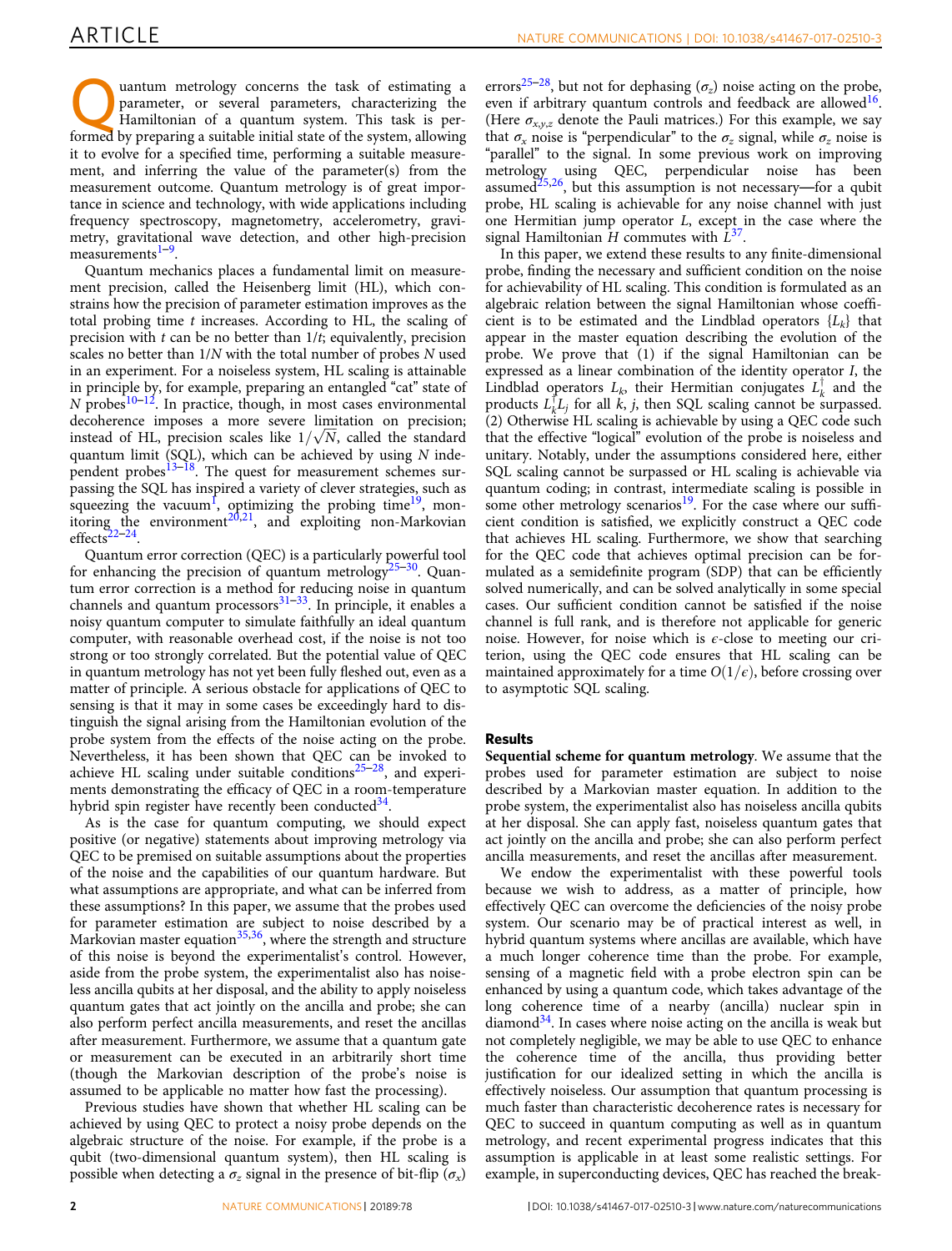<span id="page-2-0"></span>

Fig. 1 Metrology schemes and qubit probe. a The sequential scheme. One probe sequentially senses the parameter for time t, with quantum controls applied every dt. **b** The parallel scheme. N probes sense the parameter for time  $t/N$  in parallel. The parallel scheme can be simulated by the sequential scheme.  $c$  The relation between the signal Hamiltonian, the noise, and the QEC code on the Bloch sphere for a qubit probe

even point where the lifetime of an encoded qubit exceeds the natural lifetime of the constituents of the system; $38$  one- and two-qubit logical operations have also been demonstrated $39,40$ . Moreover, if sensing could be performed using a probe encoded within a noiseless subspace or subsystem $41$ , then active error correction would not be needed to protect the probe, making the QEC scheme more feasible using near-term technology.

In accord with our assumptions, we adopt the sequential scheme for quantum metrology<sup>37,[42,43](#page-10-0)</sup> (Fig. 1a). In this scheme, a single noisy probe senses the unknown parameter for many rounds, where each round lasts for a short time interval dt, and the total number of rounds is  $t/dt$ , where t is the total sensing time. In between rounds, an arbitrary (noiseless) quantum operation can be applied instantaneously, which acts jointly on the probe and the noiseless ancillas. The rapid operations between rounds empower us to perform QEC, suppressing the damaging effects of the noise on the probe. Note that this sequential scheme can simulate a parallel scheme (Fig. 1b), in which N probes simultaneously sense the parameter for time  $t/N^{37,42}$  $t/N^{37,42}$  $t/N^{37,42}$  $t/N^{37,42}$  $t/N^{37,42}$ .

Necessary and sufficient condition for HL. We denote the ddimensional Hilbert space of our probe by  $\mathcal{H}_P$ , and we assume the state  $\rho_p$  of the probe evolves according to a time-homogeneous Lindblad master equation of the form (with  $\hbar = 1$ )<sup>31,35,36</sup>,

$$
\frac{d\rho_p}{dt} = -i \Big[ H, \rho_p \Big] + \sum_{k=1}^r \Big( L_k \rho_p L_k^\dagger - \frac{1}{2} \Big\{ L_k^\dagger L_k, \rho_p \Big\} \Big), \qquad (1)
$$

where H is the probe's Hamiltonian,  $\{L_k\}$  are the Lindblad jump operators, and  $r$  is the "rank" of the noise channel acting on the probe (the smallest number of Lindblad operators needed to describe the channel). The Hamiltonian H depends on a parameter  $\omega$ , and our goal is to estimate  $\omega$ . For simplicity, we will assume that  $H = \omega G$  is a linear function of  $\omega$ , but our arguments

actually apply more generally. If  $H(\omega)$  is not a linear function of  $\omega$ , the coding scheme we describe below can be repeated many times if necessary, using our latest estimate of  $\omega$  after each round to adjust the scheme used in the next round. By including in the protocol an inverse Hamiltonian evolution step  $exp(iH(\hat{\omega})dt)$ applied to the probe, where  $\hat{\omega}$  is the estimated value of  $\omega$ , we can justify the linear approximation when  $\hat{\omega}$  is sufficiently accurate. The asymptotic scaling of precision with the total probing time is not affected by the preliminary adaptive rounds $^{44}$  $^{44}$  $^{44}$ .

We denote by  $H_A$  the d-dimensional Hilbert space of a noiseless ancilla system, whose evolution is determined solely by our fast and accurate quantum controls. Over the small time interval *dt*, during which no controls are applied, the ancilla evolves trivially, and the joint state  $\rho$  of probe and ancilla evolves according to the quantum channel:

$$
\mathcal{E}_{dt}(\rho) = \rho - i\omega[G, \rho]dt + \sum_{k=1}^r \left( L_k \rho L_k^{\dagger} - \frac{1}{2} \left\{ L_k^{\dagger} L_k, \rho \right\} \right) dt + O(dt^2),
$$
 (2)

where G,  $L_k$  are shorthand for  $G \otimes I$ ,  $L_k \otimes I$ , respectively. We assume that this time interval  $dt$  is sufficiently small that corrections higher order in dt can be neglected. In between rounds of sensing, each lasting for time dt, control operations acting on  $\rho$  are applied instantaneously.

Our conclusions about HL and SQL scaling of parameter estimation make use of an algebraic condition on the master equation that we will refer to often, and it will therefore be convenient to have a name for this condition. We will call it the Hamiltonian-not-in-Lindblad span (HNLS) condition, or simply HNLS, an acronym for "Hamiltonian-not-in-Lindblad span." We denote by S the linear span of the operators I,  $L_k$ ,  $L_k^{\dagger}$ ,  $L_k^{\dagger}L_j$  (for all k and i ranging from 1 to r), and say that the Hamiltonian H  $k$  and  $j$  ranging from 1 to  $r$ ), and say that the Hamiltonian  $H$ obeys the HNLS condition if  $H$  is not contained in  $S$ . Now we can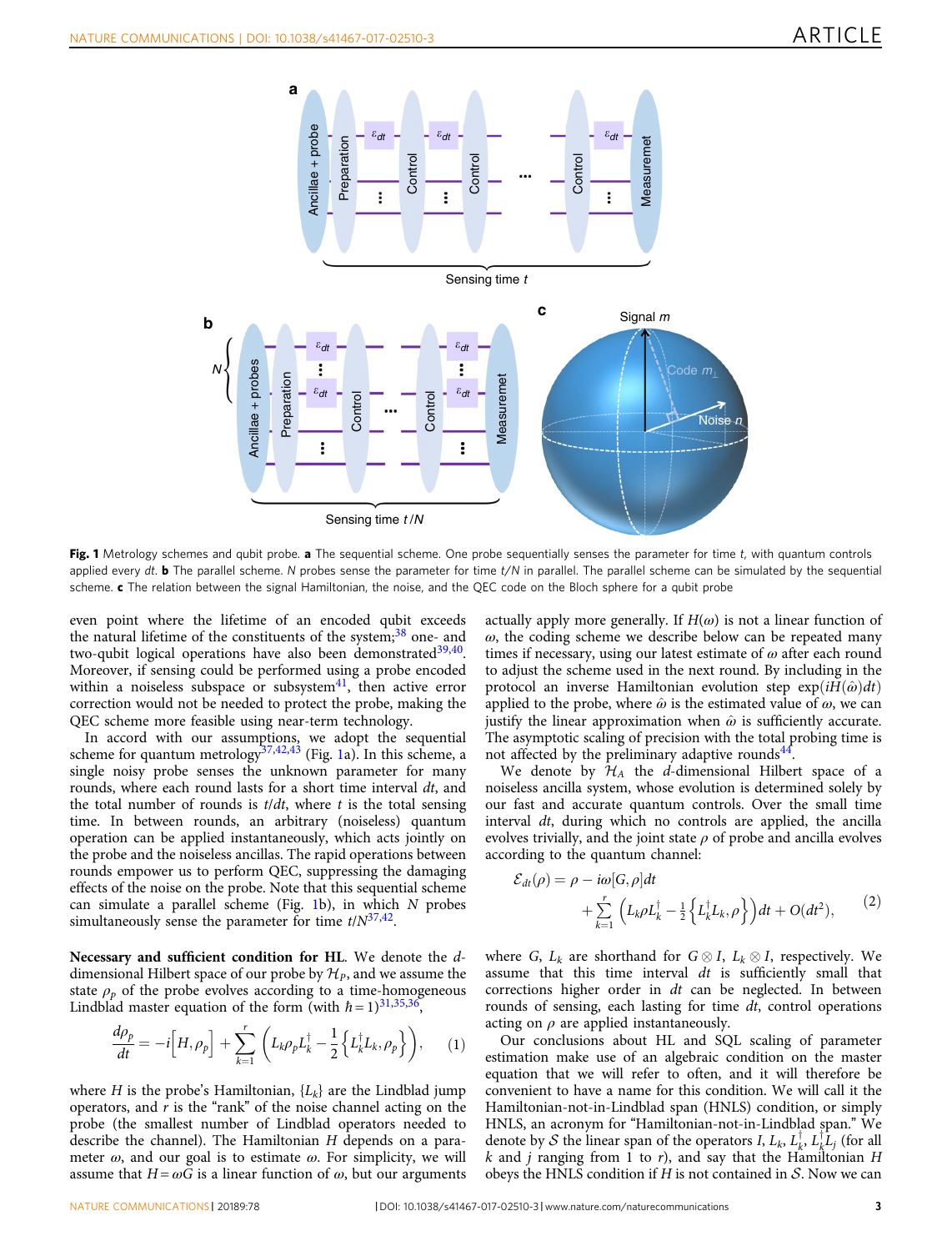<span id="page-3-0"></span>state our main conclusion about parameter estimation using fast and accurate quantum controls as Theorem 1.

Theorem 1: Consider a finite-dimensional probe with Hamiltonian  $H = \omega G$ , subject to Markovian noise described by a Lindblad master equation with jump operators  ${L_k}$ . Then  $\omega$  can be estimated with HL (Heisenberg-limited) precision if and only if G and  ${L_k}$  obey the HNLS (Hamiltonian-not-in-Lindbladspan) condition.

Theorem 1 applies if the ancilla is noiseless, and also for an ancilla subject to Markovian noise obeying suitable conditions, as we discuss in the Methods.

Qubit probe. To illustrate how Theorem 1 works, let's look at the case where the probe is a qubit, which has been discussed in detail in ref. [37.](#page-9-0) Suppose one of the Lindblad operators is  $L_1 \propto \mathbf{n} \cdot \sigma$ , where  $\mathbf{n} = \mathbf{n}_r + i\mathbf{n}_i$  is a normalized complex 3-vector and  $n_r$ ,  $n_i$  are its real and imaginary parts, so that  $L_1^{\dagger}L_1 \propto (\mathbf{n}^* \cdot \sigma) (\mathbf{n} \cdot \sigma) = I + 2(\mathbf{n}_i \times \mathbf{n}_r) \cdot \sigma$ . If  $\mathbf{n}_r$  and  $\mathbf{n}_i$  are not parallel vectors, then  $\mathbf{n}_r$ ,  $\mathbf{n}_r$  and  $\mathbf{n}_i \times \mathbf{n}_r$  are linearly independent. parallel vectors, then  $\mathbf{n_r},\,\mathbf{n_i}$ , and  $\mathbf{n_i}\times \mathbf{n_r}$  are linearly independent, which means that I,  $L_1$ ,  $L_1^{\dagger}$ , and  $L_1^{\dagger}L_1$  span the four-dimensional space of linear operators acting on the qubit. Hence HNLS cannot be satisfied by any qubit Hamiltonian, and therefore parameter estimation with HL scaling is not possible according to Theorem 1. We conclude that for HL scaling to be achievable,  $n_r$  and  $n_i$ must be parallel, which means that (after multiplying  $L_1$  by a phase factor if necessary) we can choose  $L_1$  to be Hermitian<sup>37</sup>. Moreover, if  $L_1$  and  $L_2$  are two linearly independent Hermitian traceless Lindblad operators, then  $\{I, L_1, L_2, L_1L_2\}$  span the space of qubit linear operators and HL scaling cannot be achieved. In fact, for a qubit probe, HNLS can be satisfied only if there is a single Hermitian (not necessarily traceless) Lindblad operator L, and the Hamiltonian does not commute with L.

We will describe below how to achieve HL scaling for any master equation that satisfies HNLS, by constructing a twodimensional QEC code that protects the probe from the Markovian noise. To see how the code works for a qubit probe, suppose  $G = \frac{1}{2} \mathbf{m} \cdot \sigma$  and  $L \propto \mathbf{n} \cdot \sigma$ , where **m** and **n** are unit vectors<br>in  $\mathbb{R}^3$  (Fig. 1c). Then the basis vectors for the OEC code may be in  $\mathbb{R}^3$  (Fig. [1](#page-2-0)c). Then the basis vectors for the QEC code may be chosen to be:

$$
|C_0\rangle = |\mathbf{m}_{\perp}, +\rangle_P \otimes |0\rangle_A, \quad |C_1\rangle = |\mathbf{m}_{\perp}, -\rangle_P \otimes |1\rangle_A; \quad (3)
$$

here  $|0\rangle_A$ ,  $|1\rangle_A$  are basis states for the ancilla qubit, and  $|\mathbf{m}_{\perp}, \pm \rangle_P$ are the eigenstates with eigenvalues  $\pm 1$  of  $\mathbf{m}_1 \cdot \sigma$  where  $\mathbf{m}_1$  is the (normalized) component of m perpendicular to n. In particular, if **m** ⊥ **n** (perpendicular noise), then  $|C_0\rangle = |\mathbf{m}, +\rangle_p \otimes |0\rangle_A$  and  $|C_1\rangle = |\mathbf{m}| - \rangle_B \otimes |1\rangle$ , the coding scheme previously discussed  $|C_1\rangle = |\mathbf{m}, -\mathbf{m}\rangle_P \otimes |1\rangle_A$ , the coding scheme previously discussed in refs. <sup>25–28</sup>.

In the case of perpendicular noise, we estimate  $\omega$  by tracking the evolution in the code space of a state initially prepared as (in a streamlined notation)  $\psi(0) = (|+,0\rangle + |-,1\rangle)/\sqrt{2}$ ; neglecting the noise, this state evolves in time t to the noise, this state evolves in time  $t$  to

$$
|\psi(t)\rangle = \frac{1}{\sqrt{2}} \Big( e^{-i\omega t/2} |+,0\rangle + e^{i\omega t/2} |-,1\rangle \Big). \tag{4}
$$

If a jump then occurs at time  $t$ , the state is transformed to

$$
|\psi'(t)\rangle = \frac{1}{\sqrt{2}} \Big( e^{-i\omega t/2} |-,0\rangle + e^{i\omega t/2} |+,1\rangle \Big). \tag{5}
$$

Jumps are detected by performing a two-outcome measurement that projects onto either the span of  $\{ \vert +, 0 \rangle, \vert -, 1 \rangle \}$  (the code space) or the span of  $\{-, 0\}$ ,  $\{+, 1\}$  (orthogonal to the code space), and when detected they are immediately corrected by flipping the probe. Because errors are immediately corrected, the errorcorrected evolution matches perfectly the ideal evolution (without noise), for which HL scaling is possible.

When the noise is not perpendicular to the signal, then not just the jumps but also the Hamiltonian evolution can rotate the joint state of probe and ancilla away from the code space. However, after evolution for the short time interval  $dt$ , the overlap with the code space remains large, so that the projection onto the code space succeeds with probability  $1 - O(dt^2)$ . Neglecting  $O(dt^2)$ corrections, then, the joint probe-ancilla state rotates noiselessly in the code space, at a rate determined by the component of the Hamiltonian evolution along the code space. As long as this component is nonzero, HL scaling can be achieved.

We will see that this reasoning can be extended to any finitedimensional probe satisfying HNLS, including quantum manybody systems and (appropriately truncated) bosonic channels. Here we briefly mention a few other cases where HNLS applies, and therefore HL scaling is achievable. (1) For a many-qubit system, suppose that each Lindblad jump operator  $L_k$  is supported on no more than t qubits (hence each  $L_k^{\dagger}L_j$  is supported on no more than  $2t$  qubits), and the Hamiltonian contains at least one term acting on at least  $2t + 1$  qubits. Then HNLS holds. (2) Consider a d-dimensional system (a qudit), and define generalized Pauli operators

$$
X = \sum_{k=0}^{d-1} |k+1\rangle\langle k|, \quad Z = \sum_{k=0}^{d-1} e^{2\pi i k/d} |k\rangle\langle k|, \tag{6}
$$

(where addition is modulo d). Suppose that the Hamiltonian H  $(Z)$  is a non-constant function of  $Z$  and that there is a single Lindblad jump operator  $L(X)$  which is a function of X. Then HNLS holds. HNLS may also apply for a multi-qubit sensor with qubits at distinct spatial positions, where the signal and noise are parallel for each individual qubit, but the signal and noise depend on position in different ways<sup>[45](#page-10-0)</sup>.

We must explain how, when HNLS holds, a quantum code can be constructed that achieves HL scaling. But first we will discuss why HL is impossible when HNLS fails.

Non-achievability of HL when HNLS fails. The necessary condition for HL scaling can be derived from the quantum Cramér–Rao bound $46-4$  $46-4$ 

$$
\delta \hat{\omega} \ge 1/\sqrt{R \cdot \mathcal{F}(\rho_{\omega}(t))};\tag{7}
$$

here  $\hat{\omega}$  denotes any unbiased estimator for the parameter  $\omega$ , and δω̂ is that estimator's standard deviation.  $\mathcal{F}(\rho_{\omega}(t))$  is the quantum Fisher information (QFI) of the state  $\rho_{\omega}(t)$ ; this state is obtained by preparing an initial state  $\rho_{\rm in}$  of the probe, and then evolving this state for total time t, where the evolution is governed by the  $\omega$ -dependent probe Hamiltonian  $H(\omega)$ , the Markovian noise acting on the probe, and our fast quantum controls. For a scheme in which the measurement protocol is repeated many times in succession, R denotes the number of such repetitions. Here we show that  $\mathcal{F}(\rho_{\omega}(t))$  is at most asymptotically linear in t when the Hamiltonian  $H(\omega)$  is contained in the linear span (denoted S) of I,  $L_k$ ,  $L_k^1$ , and  $L_k^1L_j$ , which means that SQL scaling cannot be surpassed in this case. cannot be surpassed in this case.

Though it is challenging to compute the maximum attainable QFI for arbitrary quantum channels, useful upper bounds on QFI can be derived, which provide lower bounds on the precision of quantum metrology<sup>[15](#page-9-0)–[18,37,](#page-9-0)[42,49](#page-10-0)</sup>. The quantum channel describing the joint evolution of probe and ancilla has a Kraus operator representation

$$
\mathcal{E}_{dt}(\rho) = \sum_{k} K_{k}\rho K_{k}^{\dagger},\tag{8}
$$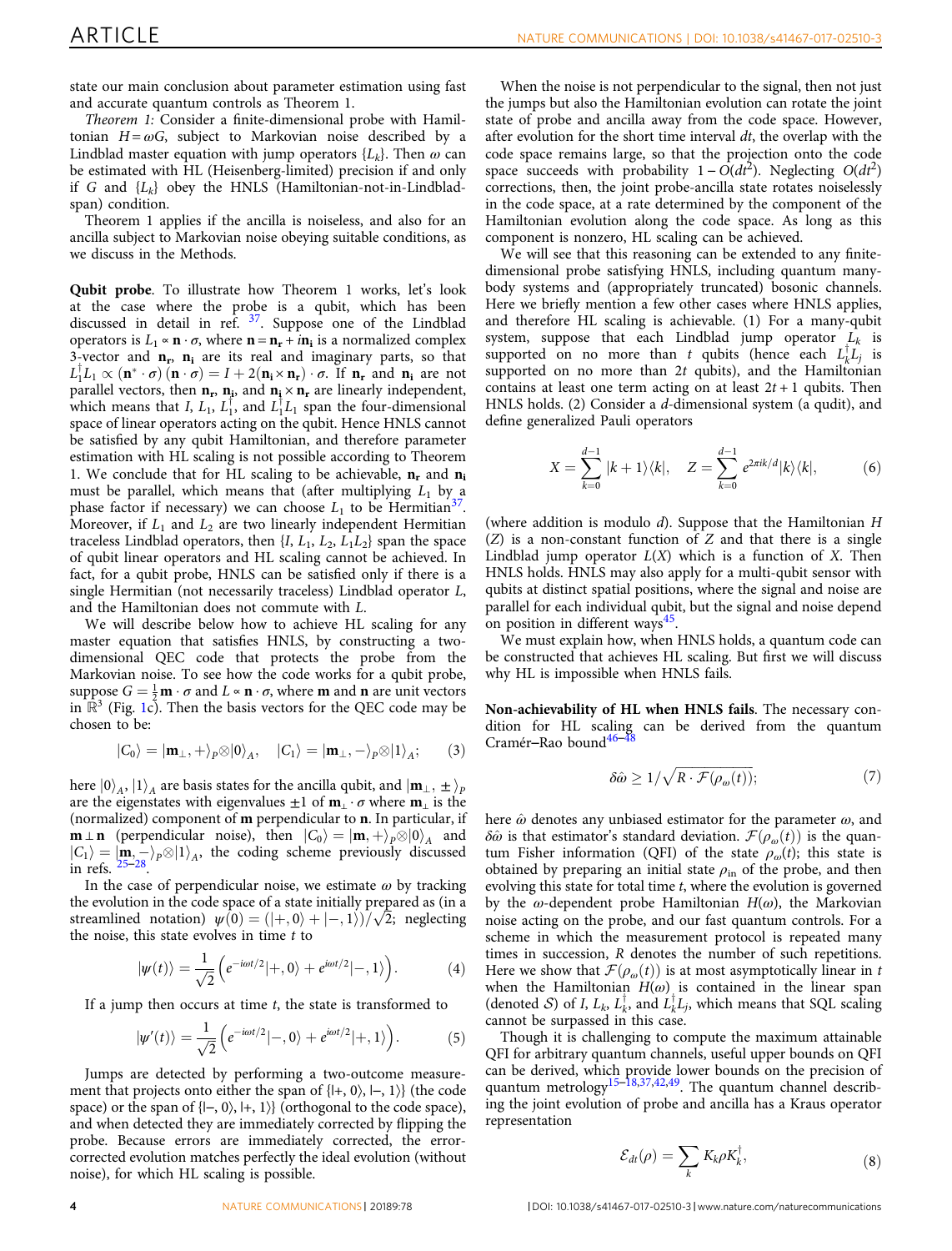<span id="page-4-0"></span>and in terms of these Kraus operators we define

$$
\alpha_{dt} = \sum_{k} \dot{K}_{k}^{\dagger} \dot{K}_{k} = \dot{\mathbf{K}}^{\dagger} \dot{\mathbf{K}}, \tag{9}
$$

$$
\beta_{dt} = i \sum_{k} \dot{K}_{k}^{\dagger} K_{k} = i \dot{\mathbf{K}}^{\dagger} \mathbf{K},
$$
\n(10)

where we express the Kraus operators in vector notation  $\mathbf{K} := (K_0, K_1, \dots)^T$ , and the over-dot means the derivative with respect to  $\omega$ . If  $\rho_{\text{in}}$  is the initial joint state of probe and ancilla at time 0, and  $\rho(t)$  is the corresponding state at time t, then the upper bound on the QFI

$$
\mathcal{F}(\rho(t)) \le 4 \frac{t}{dt} \| \alpha_{dt} \| + 4 \left( \frac{t}{dt} \right)^2 \| \beta_{dt} \| \left( ( \| \beta_{dt} \| + 2 \sqrt{\| \alpha_{dt} \|} ) \right) \tag{11}
$$

 $(||\cdot||)$  denotes the operator norm) derived by the "channel extension method" holds for any choice of  $\rho_{\text{in}}$  even when fast and accurate quantum controls are applied during the evolu-tion<sup>[37](#page-9-0)</sup>. This upper bound on the QFI provides a lower bound on the precision  $\delta \hat{\omega}$  via Eq. ([7](#page-3-0)).

Kraus representations are not unique—for any matrix  $u$ satisfying  $u^{\mathsf{T}}u = I$ ,  $\mathbf{K}' = u\mathbf{K}$  represents the same channel as **K**. Hence, we can tighten the upper bound on the QFI by minimizing the RHS of Eq. (11) over all such valid Kraus representations. We see that

$$
\dot{\mathbf{K}}' = u(\dot{\mathbf{K}} - i h \mathbf{K}), \quad \dot{\mathbf{K}}'^{\dagger} = (\dot{\mathbf{K}} - i h \mathbf{K})^{\dagger} u^{\dagger}
$$
(12)

where  $h = iu^{\dagger}u$ . Therefore, to find  $\alpha_{dt}$  and  $\beta_{dt}$  providing the tightest upper bound on the OFI it suffices to replace **K** by the tightest upper bound on the QFI, it suffices to replace  $K$  by  $\dot{K} - i\hbar K$  and to optimize over the Hermitian matrix  $\hat{h}$ .<br>To evaluate the bound for asymptotically large t w

To evaluate the bound for asymptotically large  $t$ , we expand  $\alpha_{dt}$ ,  $\beta_{dt}$ , h in powers of  $\sqrt{dt}$ :

$$
\alpha_{dt} = \alpha^{(0)} + \alpha^{(1)}\sqrt{dt} + \alpha^{(2)}dt + O\Big(dt^{3/2}\Big), \tag{13}
$$

$$
\beta_{dt} = \beta^{(0)} + \beta^{(1)}\sqrt{dt} + \beta^{(2)}dt + \beta^{(3)}dt^{3/2} + O(dt^2), \qquad (14)
$$

$$
h = h^{(0)} + h^{(1)}\sqrt{dt} + h^{(2)}dt + h^{(3)}dt^{3/2} + O(dt^2).
$$
 (15)

We show in the Methods that the first two terms in  $\alpha_{dt}$  and the first four terms in  $\beta_{dt}$  can all be set to 0 by choosing a suitable h, assuming that HNLS is violated. We therefore have  $\alpha_{dt} = O(dt)$ and  $\beta_{dt} = O(dt^2)$ , so that the second term in the RHS of Eq. (11) vanishes as  $dt \rightarrow 0$ :

$$
\mathcal{F}(\rho(t)) \le 4\|\alpha^{(2)}\|t,\tag{16}
$$

proving that SQL scaling cannot be surpassed when HNLS is violated (the necessary condition in Theorem 1). We require the probe to be finite dimensional in the statement of Theorem 1 because otherwise the norm of  $\alpha_{dt}$  or  $\beta_{dt}$  could be infinite. The theorem can be applied to the case of a probe with an infinitedimensional Hilbert space if the state of the probe is confined to a finite-dimensional subspace even for asymptotically large t.

QEC code for HL scaling when HNLS holds. To prove the sufficient condition for HL scaling, we show that a QEC code achieving HL scaling can be explicitly constructed if  $H(\omega)$  is not in the linear span  $S$ . Our discussion of the qubit probe indicates how a QEC code can be used to achieve HL scaling for estimating the parameter  $\omega$ . The code allows us to correct quantum jumps whenever they occur, and in addition the noiseless errorcorrected evolution in the code space depends nontrivially on  $\omega$ . Similar considerations apply to higher-dimensional probes. Let

 $\Pi_{\rm C}$  denote the projection onto the code space. Jumps are correctable if the code satisfies the error correction conditions $31-33$  $31-33$ , namely:

$$
[1]\,\Pi_C L_k\Pi_C = \lambda_k\Pi_C, \,\forall k,\tag{17}
$$

$$
[2]\Pi_C L_k^{\dagger} L_j \Pi_C = \mu_{kj} \Pi_C, \ \forall k, j,
$$
\n(18)

for some complex numbers  $\lambda_k$  and  $\mu_{ki}$ . The error-corrected joint state of probe and ancilla evolves according to the unitary channel (asymptotically)

$$
\frac{d\rho}{dt} = -i[H_{\text{eff}}, \rho] \tag{19}
$$

where  $H_{\text{eff}} = \Pi_C H \Pi_C = \omega G_{\text{eff}}$ . There is a code state for which the evolution depends nontrivially on  $\omega$  provided that

$$
[3]\Pi_C G\Pi_C \neq \text{constant}\,\Pi_C. \tag{20}
$$

For this noiseless evolution with effective Hamiltonian  $\omega G_{\text{eff}}$ the QFI of the encoded state at time  $t$  is

$$
\mathcal{F}(\rho(t)) = 4t^2 \left[ \text{tr}(\rho_{\text{in}} G_{\text{eff}}^2) - (\text{tr}(\rho_{\text{in}} G_{\text{eff}}))^2 \right],\tag{21}
$$

where  $\rho_{\text{in}}$  is the initial state at time  $t = 0$ . The QFI is maximized by choosing the initial pure state

$$
|\psi_{\rm in}\rangle = \frac{1}{\sqrt{2}} (|\lambda_{\rm min}\rangle + |\lambda_{\rm max}\rangle), \tag{22}
$$

where  $|\lambda_{\min}\rangle$ ,  $|\lambda_{\max}\rangle$  are the eigenstates of  $G_{\text{eff}}$  with the minimal and maximal eigenvalues; with this choice the QFI is

$$
\mathcal{F}(\rho(t)) = t^2 (\lambda_{\text{max}} - \lambda_{\text{min}})^2.
$$
 (23)

By measuring in the appropriate basis at time  $t$ , we can estimate  $\omega$  with a precision that saturates the Cramér–Rao bound in the asymptotic limit of a large number of measurements, hence realizing HL scaling.

To prove the sufficient condition in Theorem 1, we will now show that a code with properties  $(1)$ – $(3)$  can be constructed whenever HNLS is satisfied. (For further justification of these conditions see the Methods.) In this code construction we make use of a noiseless ancilla system, but as we discuss in the Methods, the construction can be extended to the case where the ancilla system is subject to Markovian noise obeying suitable conditions.

To see how the code is constructed, note that the ddimensional Hermitian matrices form a real Hilbert space where the inner product of two matrices  $A$  and  $B$  is defined to be tr( $AB$ ). Let S denote the subspace of Hermitian matrices spanned by I,<br> $L_1 + L_2^{\dagger}$  if  $L_2 - L_3^{\dagger}$ ,  $L_3^{\dagger}$   $L_4 + L_4^{\dagger}$   $L_5$  and if  $L_4^{\dagger}$   $L_5 - L_4^{\dagger}$   $L_6$  for all k i  $L_k + L_k^{\dagger}$ ,  $i(L_k - L_k^{\dagger})$ ,  $L_k^{\dagger}L_j + L_j^{\dagger}L_k$ , and  $i(L_k^{\dagger}L_j - L_j^{\dagger}L_k)$  for all k, j.<br>Then G has a unique decomposition into  $G = G_{\mu} + G_{\mu}$ , where Then G has a unique decomposition into  $G = G_{\parallel} + G_{\perp}$ , where  $G_{\parallel} \in \mathcal{S}$  and  $G_{\perp} \perp \mathcal{S}$ .

If HNLS holds, then  $G_{\perp}$  is nonzero. It must also be traceless, in order to be orthogonal to I, which is contained in  $S$ . Therefore, using the spectral decomposition, we can write  $G_{\perp} = \frac{1}{2} (\text{tr}|G_{\perp}|) (\rho_0 - \rho_1)$ , where  $\rho_0$  and  $\rho_1$  are trace-one positive<br>matrices with orthogonal support and  $|G_{\perp}| := \sqrt{G_{\perp}^2}$ . Our OEC matrices with orthogonal support and  $|G_{\perp}| := \sqrt{G_{\perp}^2}$ . Our QEC code is chosen to be the two-dimensional subspace of  $\mathcal{H}_p \otimes \mathcal{H}_A$ code is chosen to be the two-dimensional subspace of  $\mathcal{H}_P \otimes \mathcal{H}_A$ <br>spanned by  $|C_0\rangle$  and  $|C_1\rangle$ , which are normalized purifications of  $\alpha$ spanned by  $|C_0\rangle$  and  $|C_1\rangle$ , which are normalized purifications of  $\rho_0$ and  $\rho_1$  respectively, with orthogonal support in  $\mathcal{H}_{A}$ . (If the probe is d-dimensional, a d-dimensional ancilla can purify its state.) Because the code basis states have orthogonal support on  $\mathcal{H}_A$ , it follows that, for any O acting on  $\mathcal{H}_P$ ,

$$
\langle C_0|O\otimes I|C_1\rangle=0=\langle C_1|O\otimes I|C_0\rangle,\qquad\qquad(24)
$$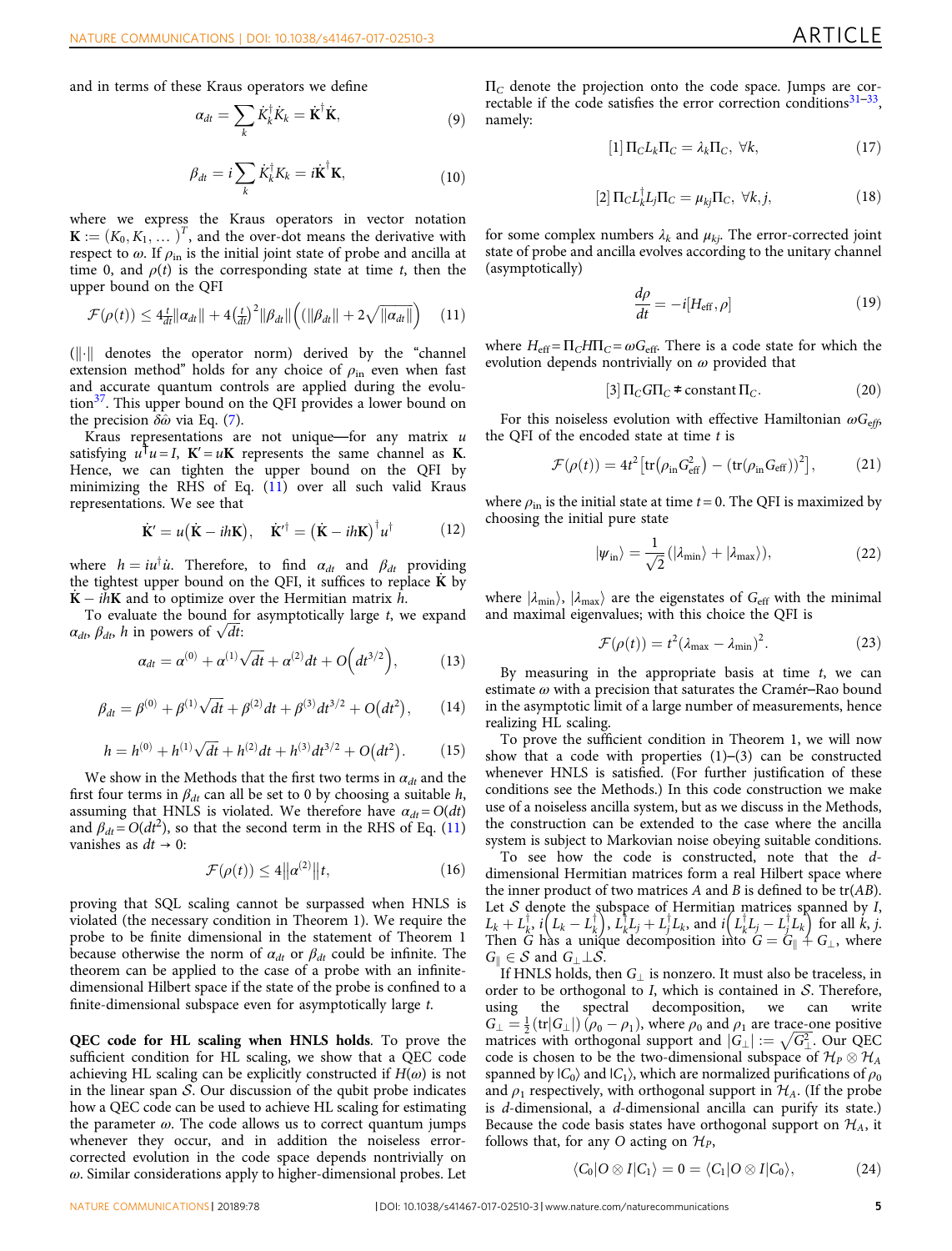<span id="page-5-0"></span>

Fig. 2 Schematic illustration of HNLS and code optimization. a  $G_{\perp}$  is the projection of G onto S in the Hilbert space of Hermitian matrices equipped with the Hilbert-Schmidt norm  $\sqrt{\text{tr}(\mathbf{O} \cdot \mathbf{O})}$ .  $G_{\perp}$  ≠0 if and only if G¢*S*, which is the HNLS condition. **b**  $\tilde{G}^{\lozenge}$  is the projection of G onto *S* in the linear space of Hermitian matrices equipped with the matrices equipped with the operator norm  $||O|| = \max_{w} \langle \psi|O|\psi\rangle$ . In general, the optimal QEC code can be contructed from  $\tilde{G}^{\lozenge}$  and  $\tilde{G}^{\lozenge}$  is not necessarily equal to  $G<sub>1</sub>$ 

and furthermore

$$
tr((|C_0\rangle\langle C_0| - |C_1\rangle\langle C_1|)(O \otimes I))
$$
  
= tr ((\rho\_0 - \rho\_1)O) =  $\frac{2 \text{ tr}(G_\perp O)}{\text{ tr}|G_\perp|}$ . (25)

In particular, for any O in the span S we have  $tr(G \mid O) = 0$ , and therefore

$$
\langle C_0 | (O \otimes I) | C_0 \rangle = \langle C_1 | (O \otimes I) | C_1 \rangle. \tag{26}
$$

Code properties  $(1)$ – $(3)$  now follow from Eqs.  $(24)$  $(24)$  and  $(26)$ . For this two-dimensional code, the projector onto the code space is

$$
\Pi_C = |C_0\rangle\langle C_0| + |C_1\rangle\langle C_1|,\tag{27}
$$

and therefore

$$
\Pi_C(O \otimes I)\Pi_C = \langle C_0 | (O \otimes I) | C_0 \rangle \Pi_C \tag{28}
$$

for  $O \in \mathcal{S}$ , which implies properties (1) and (2) because  $L_k$  and  $L_L^{\dagger}L_j$  are in S. Property (3) is also satisfied by the code, because  $\langle C_0 | G | C_0 \rangle = \langle C_1 | G | C_1 \rangle = 2 \text{ tr}(G^2) / \text{ tr}|G_1| > 0$ , which means that  $\langle C_0|G|C_0\rangle -$ the diagonal  $\langle C_1 | G | C_1 \rangle = 2 \text{tr} \left( G_{\perp}^2 \right) / \text{tr} | G_{\perp} | > 0$ , which means that elements of  $\Pi_{\text{G}} G \Pi_{\text{G}}$  are not equal when projected the diagonal elements of  $\Pi_{C}\overline{\mathrm{G}\Pi_{C}}$  are not equal when projected onto the code space. Thus, we have demonstrated the existence of a code with properties (1) and (3).

Code optimization. When HNLS is satisfied, we can use our QEC code, along with fast and accurate quantum control, to achieve noiseless evolution of the error-corrected probe, governed by the effective Hamiltonian  $H_{\text{eff}} = \Pi_C H \Pi_C = \omega G_{\text{eff}}$  where  $\Pi_C$  is the orthogonal projection onto the code space. Because the optimal initial state Eq.  $(22)$  is a superposition of just two eigenstates of Geff, a two-dimensional QEC code suffices for achieving the best possible precision. For a code with basis states  ${C_0}$ ,  ${C_1}$ , the effective Hamiltonian is

$$
G_{\rm eff} = |C_0\rangle\langle C_0|G_{\perp}|C_0\rangle\langle C_0| + |C_1\rangle\langle C_1|G_{\perp}|C_1\rangle\langle C_1|; \qquad (29)
$$

here we have ignored the contribution due to  $G_{\parallel}$ , which is an irrelevant additive constant if the code satisfies condition (2). We have seen how to construct a code for which

$$
\lambda_{\max} - \lambda_{\min} = 2 \frac{\text{tr}\left(G_{\perp}^2\right)}{\text{tr}\left|G_{\perp}\right|}.
$$
 (30)

It is possible, though, that a larger value of this difference of eigenvalues could be achieved using a different code, improving the precision by a constant factor (independent of the time  $t$ ).

To search for a better code, with basis states  $\{|C_0\rangle, |C_1\rangle\}$ , define

$$
\tilde{\rho}_0 = \operatorname{tr}_A(|C_0\rangle\langle C_0|), \quad \tilde{\rho}_1 = \operatorname{tr}_A(|C_1\rangle\langle C_1|), \tag{31}
$$

and consider

$$
\tilde{G} = \tilde{\rho}_0 - \tilde{\rho}_1. \tag{32}
$$

Conditions  $(1)$ – $(2)$  on the code imply

$$
tr(\tilde{G}O) = 0, \ \forall O \in \mathcal{S}, \tag{33}
$$

and we want to maximize

$$
\lambda_{\max} - \lambda_{\min} = \text{tr}\big(G_{\text{eff}}\tilde{G}\big) = \text{tr}\big(G_{\perp}\tilde{G}\big),\tag{34}
$$

over matrices  $\tilde{G}$  of the form Eq. (32) subject to Eq. (33). Note that G is the difference of two normalized density operators, and therefore satisfies tr $|\tilde{G}| \leq 2$ . In fact, though, if  $\tilde{G}$  obeys the constraint Eq. (33), then the constraint is still satisfied if we constraint Eq.  $(33)$ , then the constraint is still satisfied if we rescale G by a real constant greater than one, which increases  $tr(G_{\perp}\tilde{G})$ ; hence the maximum of  $tr(G_{\perp}\tilde{G})$  is achieved for tr $|\tilde{G}| = 2$ , which means that  $\rho_0$  and  $\rho_1$  have orthogonal support.<br>Now recall that  $G_1 = \frac{1}{\pi} (tr(G_1)) (\rho_2 - \rho_1)$  is also (up to

Now recall that  $G_{\perp} = \frac{1}{2} (\text{tr}|G_{\perp}|) (\rho_0 - \rho_1)$  is also (up to reproduced up to represent the production addition of density operators with orthogonal normalization) a difference of density operators with orthogonal support, and obeys the constraint Eq.  $(33)$ . The quantity to be maximized is proportional to

$$
\text{tr}[(\rho_0 - \rho_1)(\tilde{\rho}_0 - \tilde{\rho}_1)] = \text{tr}(\rho_0 \tilde{\rho}_0 + \rho_1 \tilde{\rho}_1 - \rho_0 \tilde{\rho}_1 - \rho_1 \tilde{\rho}_0). \quad (35)
$$

If  $\rho_0$  and  $\rho_1$  are both rank 1, then the maximum is achieved by choosing  $\tilde{\rho}_0 = \rho_0$  and  $\tilde{\rho}_1 = \rho_1$ . Conditions (1)–(2) are satisfied by choosing  $|C_0\rangle$  and  $|C_1\rangle$  to be purifications of  $\rho_0$  and  $\rho_1$  with orthogonal support on  $\mathcal{H}_A$ . Thus, we have recovered the code we constructed previously. If  $\rho_0$  or  $\rho_1$  is higher rank, though, then a different code achieves a higher maximum, and hence better precision for parameter estimation.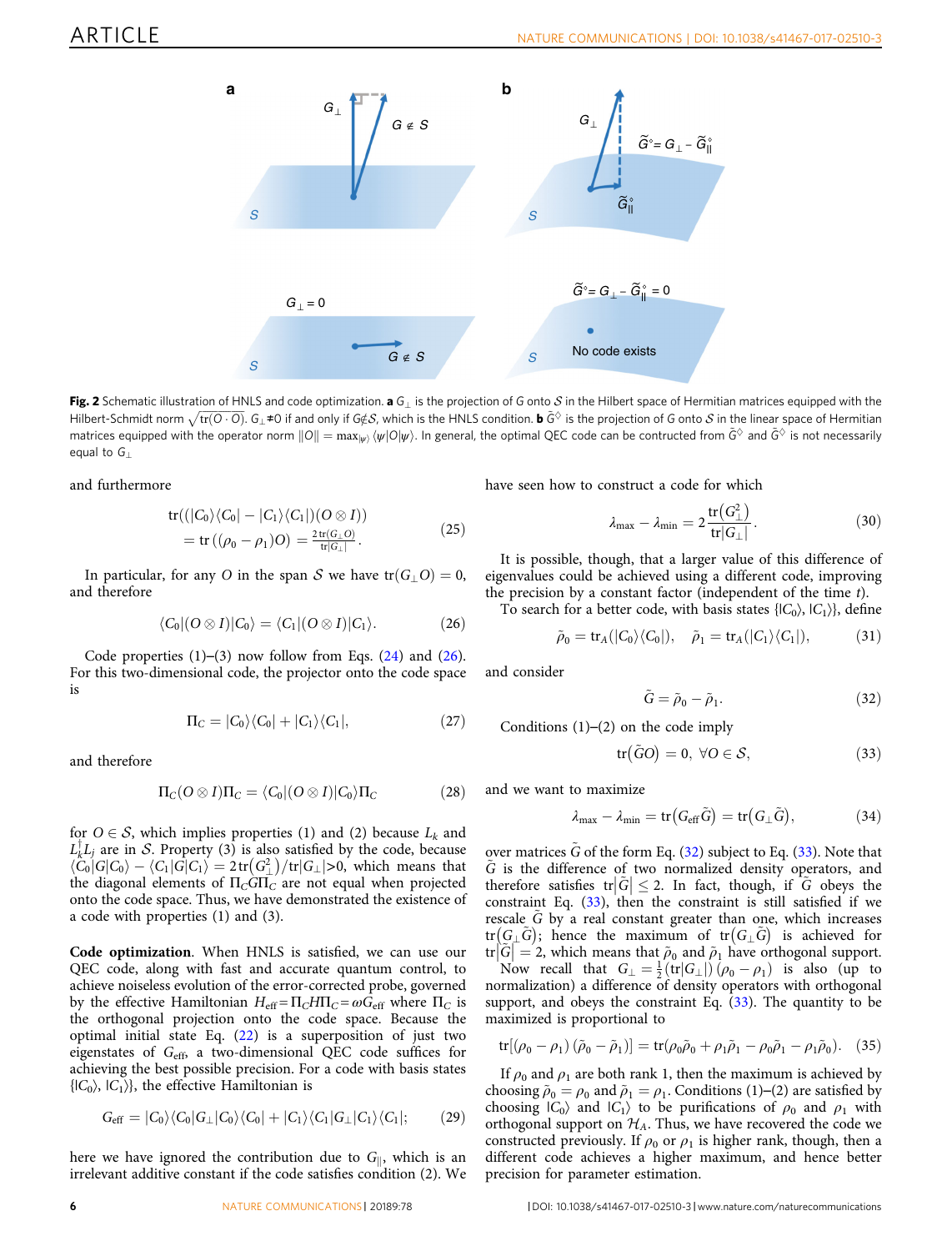Geometrical picture. There is an alternative description of the code optimization, with a pleasing geometrical interpretation. As discussed in the Methods, the optimization can be formulated as a SDP with a feasible dual program. By solving the dual program we find that, for the optimal QEC code, the QFI is

$$
\mathcal{F}(\rho(t)) = 4t^2 \min_{\tilde{G}_{\parallel} \in \mathcal{S}} \|G_{\perp} - \tilde{G}_{\parallel}\|^2, \tag{36}
$$

where  $\left\| \cdot \right\|$  denotes the operator norm. In this sense, the QFI is determined by the minimal distance between  $G_1$  and  $S$  (Fig. [2b](#page-5-0)).

We can recover the solution to the primal problem from the solution to the dual problem. We denote by  $\widetilde{G}^{\lozenge}_{\parallel}$  the choice of  $\widetilde{G}_{\parallel} \in S$  that minimizes Eq. (36), and we define  $G_{\parallel} \in S$  that minimizes Eq. (36), and we define

$$
\tilde{G}^{\diamondsuit} := G_{\perp} - \tilde{G}_{\parallel}^{\diamondsuit}.
$$
 (37)

Then  $\tilde{G}^*$  that maximizes Eq. ([34\)](#page-5-0) has the form

$$
\tilde{G}^* = \tilde{\rho}_0^\diamondsuit - \tilde{\rho}_1^\diamondsuit,\tag{38}
$$

where  $\tilde{\rho}_0^{\Diamond}$  is a density operator supported on the eigenspace of  $\tilde{\mathrm{G}}^{\Diamond}$ with the maximal eigenvalue, and  $\tilde{\rho}_1^{\vee}$  is a density operator supported on the eigenspace of  $\tilde{G}^{\diamondsuit}$  with the minimal eigenvalue. The minimization in Eq.  $(36)$  ensures that  $\tilde{G}^*$  of this form can be chosen to obey the constraint Eq. [\(33\)](#page-5-0).

In the noiseless case  $(S = \text{span}{I})$ , the minimum in Eq. (36) occurs when the maximum and minimum eigenvalues  $G_{\perp} - \tilde{G}_{\parallel}$ <br>have the same absolute value, and then the operator norm is half have the same absolute value, and then the operator norm is half the difference of the maximum and minimum eigenvalues of  $G_{\perp}$ . Hence, we recover the result Eq. ([23\)](#page-4-0). When noise is introduced,  $S$  swells and the minimal distance shrinks, lowering the QFI and reducing the precision of parameter estimation. If HNLS fails, then the minimum distance is zero, and no QEC code can achieve HL scaling, in accord with Theorem 1.

Kerr effect with photon loss. To illustrate how the optimization procedure works, consider a bosonic mode with the nonlinear (Kerr effect $50$ ) Hamiltonian

$$
H(\omega) = \omega (a^{\dagger} a)^2, \tag{39}
$$

where our objective is to estimate  $\omega$ . In this case, the probe is infinite dimensional, but suppose we assume that the occupation number  $n = a^{\dagger} a$  is bounded:  $n \leq \overline{n}$ , where  $\overline{n}$  is even. The noise source is photon loss, with Lindblad jump operator  $L \propto a$ . Can we find a QEC code that protects the probe against loss and achieves HL scaling for estimation of  $\omega$ ?

To solve the dual program, we find real parameters  $\alpha$ ,  $\beta$ ,  $\gamma$ ,  $\delta$ , which minimize the operator norm of

$$
\tilde{n}^2 := n^2 + \alpha n + \beta a + \gamma a^\dagger + \delta,\tag{40}
$$

where  $n \leq \overline{n}$ . Since a and  $a^{\dagger}$  are off-diagonal in the occupation number basis, we should set  $\beta$  and  $\gamma$  to zero for the purpose of minimizing the difference between the largest and smallest eigenvalue of  $\tilde{n}^2$ . After choosing  $\alpha$  such that  $\tilde{n}^2$  is minimized at  $n = \overline{n}/2$ , and choosing  $\delta$  so that the maximum and minimum eigenvalues of  $\tilde{n}^2$  are equal in absolute value and opposite in sign, we have

$$
\left(\tilde{n}^2\right)^{\diamondsuit} = \left(n - \frac{1}{2}\overline{n}\right)^2 - \frac{1}{8}\overline{n}^2,\tag{41}
$$

which has operator norm  $\left\| \left( \tilde{n}^{2} \right)^{\diamond} \right\|$  $\|\bar{n}^2/8$ ; hence the optimal QFI after evolution time t is  $\mathcal{F}(\rho(t)) = t^2 \overline{n}^4/16$ , according to Eq. (36). For comparison, the minimal operator norm is  $\overline{n}^2/2$ Eq. (36). For comparison, the minimal operator norm is  $\overline{n}^2/2$ for a noiseless bosonic mode with  $n \leq \overline{n}$ . We see that loss reduces the precision of our estimate of  $\omega$ , but only by a factor of 4 if we use the optimal QEC code. HL scaling can still be maintained. The scaling  $\delta \hat{\omega} \sim 1/\overline{n}^2$  of the optimal precision arises from the nonlinear boson-boson interactions in the Hamiltonian Eq. ([39\)](#page-10-0)<sup>[51](#page-10-0)</sup>.

To find the code states, we note that the eigenstate of  $(\tilde{n}^2)^\diamond$ with the lowest eigenvalue  $-\overline{n}^2/8$  is  $|n = \overline{n}/2\rangle$ , while the largest<br>eigenvalue  $+\overline{n}^2/8$  has the two degenerate eigenstates  $|n = 0\rangle$  and eigenvalue  $+\overline{n}^2/8$  has the two degenerate eigenstates  $|n = 0\rangle$  and  $|n = \overline{n}$ . The code condition (2) requires that both code vectors have the same expectation value of  $L^{\dagger}L \propto n$ , and we therefore may choose

$$
|C_0\rangle = |\overline{n}/2\rangle_P \otimes |0\rangle_A, |C_1\rangle = \frac{1}{\sqrt{2}} (|0\rangle_P + |\overline{n}\rangle_P) \otimes |1\rangle_A \qquad (42)
$$

as the code achieving optimal precision. For  $\overline{n} \geq 4$ , the ancilla may be discarded, and we can use the simpler code

$$
|C_0\rangle = |\overline{n}/2\rangle_P, |C_1\rangle = \frac{1}{\sqrt{2}} (|0\rangle_P + |\overline{n}\rangle_P), \qquad (43)
$$

which is easier to realize experimentally. Eqs. [\(17](#page-4-0)) and [\(18](#page-4-0)) are still satisfied without the ancilla, because the states  $\{|C_0\rangle, |C_1\rangle, a|C_0\rangle, a|C_1\rangle\}$  are all mutually orthogonal. This encoding Eq. (43) belongs to the family of "binomial quantum codes" which, as discussed in ref. [52](#page-10-0), can protect against loss of bosonic excitations.

An experimental realization of this coding scheme can be achieved using tools from circuit quantum electrodynamics, by coupling a single transmon qubit to two microwave waveguide resonators. For example, when  $\overline{n}$  is a multiple of 4,  $|C_0\rangle$  and  $|C_1\rangle$ both have even photon parity while  $a|C_0\rangle$  and  $a|C_1\rangle$  both have odd parity. Then QEC can be carried out by the following procedure: (1) a quantum non-demolition parity measurement is performed to check whether photon loss has occurred<sup>38,53</sup>. (2) If photon loss is detected, the initial logical encoding is restored using optimal control pulses<sup>[38](#page-10-0),39</sup>. (3) If there is no photon loss, the quantum state is projected onto the code space span $\{ \vert C_0 \rangle, \vert C_1 \rangle \}^{54}$ . The probability of an uncorrectable logical error becomes arbitrarily small if the QEC procedure is sufficiently fast compared to the photon loss rate. Meanwhile, the Kerr signal accumulates coherently in the relative phase of |  $C_0$  and  $|C_1\rangle$ , so that HL scaling can be attained for arbitrarily fast quantum control. For integer values of  $\overline{n}$  that are not a multiple of 4, coding schemes can still be constructed that protect against photon loss, as described in ref. [52](#page-10-0).

Approximate error correction. Generic Markovian noise is full rank, which means that the span S is the full Hilbert space  $\mathcal{H}_P$  of the probe; hence the HNLS criterion of Theorem 1 is violated for any probe Hamiltonian  $H(\omega)$ , and asymptotic SQL scaling cannot be surpassed. Therefore, for any Markovian noise model that meets the HNLS criterion, the HL scaling achieved by our QEC code is not robust against generic small perturbations of the noise model.

We should therefore emphasize that a substantial improvement in precision can be achieved using a QEC code even in cases where HNLS is violated. Consider in particular a Markovian master equation with Lindblad operators divided into two sets  ${L_k}$  (L-type noise) and  ${J_m}$  (J-type noise), where the J-type noise is parametrically weak, with noise strength

$$
\epsilon := \left\| \sum_{m} J_{m}^{\dagger} J_{m} \right\| \tag{44}
$$

 $\left( \left\Vert \cdot \right\Vert \right)$  denotes the operator norm). If we use the optimal code that protects against L-type noise, then the joint logical state of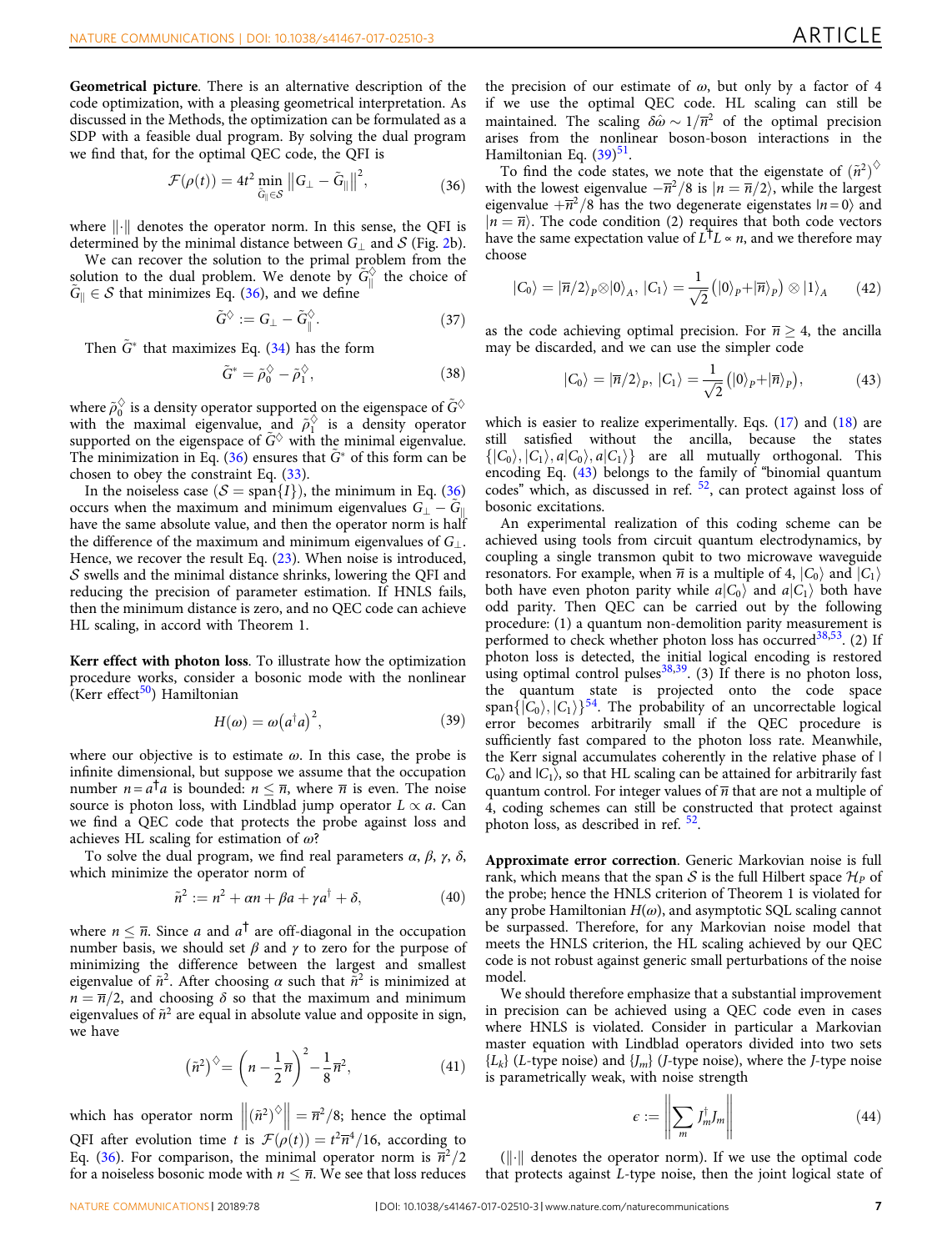probe and ancilla evolves according to a modified master equation, with Hamiltonian  $H_{\text{eff}} = \Pi_C H \Pi_C$ , and effective Lindblad operators  $J_{m,i}$  acting within the code space, where

$$
\left\| \sum_{m,j} J_{m,j}^{\dagger} J_{m,j} \right\| \le \epsilon. \tag{45}
$$

(See the Methods for further discussion.)

This means that the state of the error-corrected probe deviates by a distance  $O(\epsilon t)$  (in the  $L^1$  norm) from the (effectively noiseless) evolution in the absence of J-type noise. Therefore, using this code, the QFI of the error-corrected probe increases quadratically in time (and the precision  $\delta\hat{\omega}$  scales like 1/t) up until an evolution time  $t \propto 1/\epsilon$ , before crossing over to asymptotic SQL scaling.

#### **Discussion**

Noise limits the precision of quantum sensing. Quantum error correction can suppress the damaging effects of noise, thereby improving the fidelity of quantum information processing and quantum communication, but whether QEC improves the efficacy of quantum sensing depends on the structure of the noise and the signal Hamiltonian. Unless suitable conditions are met, the QEC code that tames the noise might obscure the signal as well, nullifying the advantages of QEC.

Our study of quantum sensing using a noisy probe has focused on whether the precision  $\delta$  of parameter estimation scales asymptotically with the total sensing time t as  $\delta \propto 1/t$  (HL) or  $\delta \propto 1/\sqrt{t}$  (SQL). We have investigated this question in an idea-<br>lized setting, where the experimentalist has access to noiseless (or lized setting, where the experimentalist has access to noiseless (or correctable) ancillas and can apply quantum controls that are arbitrarily fast and accurate, and we have also assumed that the noise acting on the probe is Markovian. Under these assumptions, we have found the general criterion for HL scaling to be achievable, the HNLS criterion. If HNLS is satisfied, a QEC code can be constructed that achieves HL scaling, and if HNLS is violated, then SQL scaling cannot be surpassed.

In the case where HNLS is satisfied, we have seen that the QEC code achieving the optimal precision can be chosen to be twodimensional, and we have described an algorithm for constructing this optimal code. The precision attained by this code has a geometrical interpretation in terms of the minimal distance (in the operator norm) of the signal Hamiltonian from the "Lindblad span" S, the subspace spanned by I,  $L_k$ ,  $L_k^{\dagger}$ , and  $L_k^{\dagger}L_j$ , where  $\{L_k\}$  is the set of Lindblad jump operators appearing in the probe's the set of Lindblad jump operators appearing in the probe's Markovian master equation.

Many questions merit further investigation. We have focused on the dichotomy of HL vs. SQL scaling, but it is also worthwhile to characterize constant factor improvements in precision that can be achieved using QEC in cases where HNLS is violated<sup>55</sup>. We should clarify the applications of QEC to sensing when quantum controls have realistic accuracy and speed. Finally, it is interesting to consider probes subject to non-Markovian noise. In that case, tools such as dynamical decoupling<sup>[56](#page-10-0)–[59](#page-10-0)</sup> can mitigate noise, but just as for QEC, we need to balance desirable suppression of the noise against undesirable suppression of the signal in order to formulate the most effective sensing strategy.

Note added: During the preparation of this manuscript, we became aware of related work by Demkowicz-Dobrzański et al.<sup>60</sup>, which provided a similar proof of the necessary condition in Theorem 1 and an equivalent description of the QEC conditions Eqs.  $(17)$  $(17)$ ,  $(18)$  $(18)$ , and  $(20)$  $(20)$ . We and the authors of ref.  $60$  obtained this result independently. Both our paper and ref.  $60$  generalize results obtained earlier in ref. [37.](#page-9-0)

#### Methods

Linear scaling of the QFI. Here we prove that the QFI scales linearly with the evolution time t in the case where the HNLS condition is violated. We follow the proof in ref. <sup>[37](#page-9-0)</sup>, which applies when the probe is a qubit, and generalize their proof to the case where the probe is  $d$ -dimensional. We approximate the quantum channel

$$
\mathcal{E}_{dt}(\rho) = \rho - i\omega[G,\rho]dt + \sum_{k=1}^{r} \left( L_k \rho L_k^{\dagger} - \frac{1}{2} \left\{ L_k^{\dagger} L_k, \rho \right\} \right) dt + O(dt^2)
$$
(46)

by the following one:

$$
\tilde{\mathcal{E}}_{dt}(\rho) = \sum_{k=0}^{r} K_k \rho K_k^{\dagger}, \qquad (47)
$$

where  $K_0 = I + \left(-i\omega G - \frac{1}{2} \sum_{k=1}^r L_k^{\dagger} L_k\right) dt$  and  $K_k = L_k \sqrt{dt}$  for  $k \ge 1$ . The<br>approximation is valid because the distance between  $\mathcal{E}_{dt}$  and  $\tilde{\mathcal{E}}_{dt}$  is  $O(dt^2)$  and the<br>sensing time is divided into  $\frac{t$ introduced by this approximation in calculating the QFI vanishes as  $dt\rightarrow 0$ . Next, we calculate the operators  $\alpha_{dt} = (\dot{\mathbf{K}} - i\hbar \mathbf{K})^{\dagger} (\dot{\mathbf{K}} - i\hbar \mathbf{K})$  and  $\beta_{dt} = i(\dot{\mathbf{K}} - i\hbar \mathbf{K})^{\dagger} \mathbf{K}$  for the channel  $\tilde{\mathcal{E}}_{\mu}(\rho)$  and expand these operators as a power series in  $\sqrt{dt}$ . the channel  $\tilde{\mathcal{E}_{dt}}(\rho)$ , and expand these operators as a power series in  $\sqrt{dt}$ :

$$
\alpha_{dt} = \alpha^{(0)} + \alpha^{(1)}\sqrt{dt} + \alpha^{(2)}dt + O\Big(dt^{3/2}\Big),\tag{48}
$$

$$
\beta_{dt} = \beta^{(0)} + \beta^{(1)}\sqrt{dt} + \beta^{(2)}dt + \beta^{(3)}dt^{3/2} + O(dt^2).
$$
 (49)

We will now search for a Hermitian matrix h that sets low-order terms in each power series to 0.

Expanding h as  $h = h^{(0)} + h^{(1)}\sqrt{dt} + h^{(2)}dt + h^{(3)}dt^{3/2} + O(dt^2)$  in  $\sqrt{dt}$ , and the notation  $(K_0, K_1, K_2)^T = \mathbf{K} = \mathbf{K}^{(0)} + \mathbf{K}^{(1)}dt^{1/2} + \mathbf{K}^{(2)}dt$ , we find using the notation  $(K_0, K_1, ..., K_r)^T = \mathbf{K} = \mathbf{K}^{(0)} + \mathbf{K}^{(1)} dt^{1/2} + \mathbf{K}^{(2)} dt$ , we find

$$
\alpha^{(0)} = \mathbf{K}^{(0) \dagger} h^{(0)} h^{(0)} \mathbf{K}^{(0)} = \sum_{k=0}^{r} \left| h_{0k}^{(0)} \right|^2 I = 0
$$
  
\n
$$
\Rightarrow h_{0k}^{(0)} = 0, \ 0 \le k \le r.
$$
\n(50)

Therefore  $h^{(0)}\mathbf{K}^{(0)} = \mathbf{0}$  and  $\alpha^{(1)} = \beta^{(0)} = 0$  are automatically satisfied. Then,

$$
\beta^{(1)} = -\mathbf{K}^{(0)\dagger}h^{(1)}\mathbf{K}^{(0)} = -h_{00}^{(1)}I = 0 \Rightarrow h_{00}^{(1)} = 0.
$$
 (51)

and

$$
\beta^{(2)} = i \dot{\mathbf{K}}^{(2) \dagger} \mathbf{K}^{(0)} - \mathbf{K}^{(1) \dagger} h^{(0)} \mathbf{K}^{(1)} \n- \mathbf{K}^{(0) \dagger} h^{(1)} \mathbf{K}^{(1)} - \mathbf{K}^{(1) \dagger} h^{(1)} \mathbf{K}^{(0)} - \mathbf{K}^{(0) \dagger} h^{(2)} \mathbf{K}^{(0)} \n= G - \sum_{k,j=1}^{r} h_{jk}^{(0)} L_{k}^{\dagger} L_{j} - \sum_{k=1}^{r} \left( h_{0k}^{(1)} L_{k} + h_{k0}^{(1)} L_{k}^{\dagger} \right) - h_{00}^{(2)} I,
$$
\n(52)

which can be set to 0 if and only if G is a linear combination of  $I, L_k, L_k^{\dagger}$  and  $L_k^{\dagger}L_j$  $(0 \leq k, j \leq r).$ 

In addition,

$$
\beta^{(3)} = -\mathbf{K}^{(1)\dagger}h^{(1)}\mathbf{K}^{(1)} - \mathbf{K}^{(0)\dagger}h^{(2)}\mathbf{K}^{(1)} \n- \mathbf{K}^{(1)\dagger}h^{(2)}\mathbf{K}^{(0)} - \mathbf{K}^{(0)\dagger}h^{(3)}\mathbf{K}^{(0)} \n= -\sum_{k,j=1}^{r} h_{jk}^{(1)}L_{k}^{\dagger}L_{j} - \sum_{k=1}^{r} \left( h_{0k}^{(2)}L_{k} + h_{k0}^{(2)}L_{k}^{\dagger} \right) - h_{00}^{(3)}I = 0
$$
\n(53)

can be satisfied by setting the above parameters (which do not appear in the expressions for  $\alpha^{(0,1)}$  and  $\beta^{(0,1,2)}$ ) all to 0 (other terms in  $\beta^{(3)}$  are 0 because of the constraints on  $h^{(0)}$  and  $h^{(1)}$  in Eqs. (50) and (51)). Therefore, when G is a linear combination of I,  $L_k$ ,  $L_k^{\dagger}$  and  $L_k^{\dagger}L_{j_2}$  there exists an h such that  $\alpha_{dt} = O(dt)$  and  $\beta_{dt} = C$  $(dt^2)$  for the quantum channel  $\mathcal{E}_{dt}$ ; therefore the QFI obeys

$$
\mathcal{F}(\rho(t)) \le 4 \frac{t}{dt} ||a_{dt}|| + 4 \frac{t}{dt} \Big|^2 ||\beta_{dt}|| \left( ||\beta_{dt}|| + 2\sqrt{||a_{dt}||} \right) \n= 4 ||a^{(2)}||t + O(\sqrt{dt}),
$$
\n(54)

in which  $\alpha^{(2)} = (h^{(1)}\mathbf{K}^{(0)} + h^{(0)}\mathbf{K}^{(1)})^\dagger (h^{(1)}\mathbf{K}^{(0)} + h^{(0)}\mathbf{K}^{(1)})$  under the constraint  $\beta^{(2)} = 0.$ 

The QEC condition. Here we consider the quantum channel Eq. [\(2](#page-2-0)), which describes the joint evolution of a noisy quantum probe and noiseless ancilla over time interval  $dt$ . Suppose that a QEC code obeys the conditions  $(1)$  and  $(2)$  in Eqs. [\(17](#page-4-0)) and ([18\)](#page-4-0), where  $\Pi_C$  is the orthogonal projector onto the code space. We will construct a recovery operator such that the error-corrected time evolution is unitary to linear order in dt, governed by the effective Hamiltonian  $H_{\text{eff}} = \omega \Pi_C G \Pi_C$ .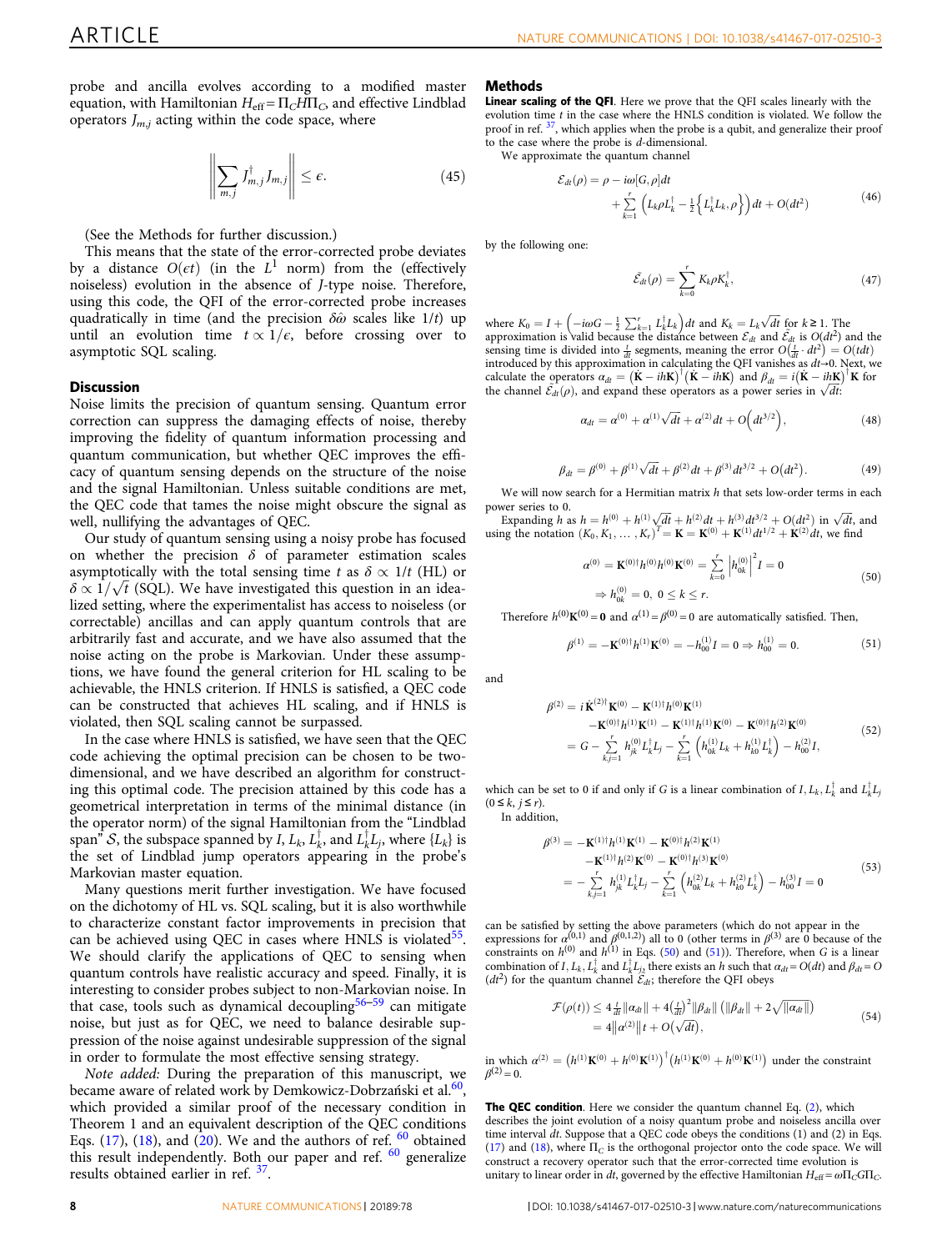For a density operator  $\rho = \Pi_Q \rho \Pi_C$  in the code space, conditions (1) and (2) imply

$$
\Pi_C \mathcal{E}_{dt}(\rho) \Pi_C = \rho - i\omega [\Pi_C \text{G} \Pi_C, \rho] dt + \sum_{k=1}^r (|\lambda_k|^2 - \mu_{kk}) \rho dt + O(dt^2),
$$
\n(55)

$$
\Pi_E \mathcal{E}_{dt}(\rho) \Pi_E = \sum_{k=1}^r (L_k - \lambda_k) \rho \left( L_k^{\dagger} - \lambda_k^* \right) dt + O(dt^2), \tag{56}
$$

where  $\Pi_E = I - \Pi_C$ . When acting on a state in the code space,  $\Pi_E \mathcal{E}_d t(\cdot) \Pi_E$  is an operation with Kraus operators

$$
K_k = (I - \Pi_C)L_k\Pi_C\sqrt{dt},\qquad(57)
$$

which obey the normalization condition

$$
\sum_{k=1}^{r} K_{k}^{\dagger} K_{k} = \sum_{k=1}^{r} \Pi_{C} L_{k}^{\dagger} (I - \Pi_{C}) L_{k} \Pi_{C} dt
$$
\n
$$
= \sum_{k=1}^{r} (\mu_{kk} - |\lambda_{k}|^{2}) dt,
$$
\n(58)

where we have used conditions (1) and (2). Therefore, if  $\rho$  is in the code space, then a recovery channel  $\mathcal{R}_E(\cdot)$  such that

$$
\mathcal{R}_E(\Pi_E \mathcal{E}_{dt}(\rho) \Pi_E) = -\sum_{k=1}^r (|\lambda_k|^2 - \mu_{kk}) \rho dt + O(dt^2)
$$
\n(59)

can be constructed, provided that the operators  $\{L_k - \lambda_k\}_{k=1}^r$  satisfy the standard QEC conditions<sup>[31](#page-9-0)–33</sup>. Indeed, these conditions are satisfied because  $\Pi_C (L_k^{\dagger} - \lambda_k^*) (L_j - \lambda_j) \Pi_C = (\mu_{kj} - \lambda_k^* \lambda_j) \Pi_C$ , for all k, j. Therefore, the quantum channel channel

$$
\mathcal{R}(\sigma) = \Pi_C \sigma \Pi_C + \mathcal{R}_E (\Pi_E \sigma \Pi_E)
$$
\n(60)

completely reverses the effects of the noise. The channel describing time evolution for time dt followed by an instantaneous recovery step is

$$
\mathcal{R}(\mathcal{E}_{dt}(\rho)) = \rho - i\omega[\Pi_C \text{G}\Pi_C, \rho]dt + O(dt^2), \qquad (61)
$$

a noiseless unitary channel with effective Hamiltonian  $\omega \Pi_C G \Pi_C$  if  $O(dt^2)$ corrections are neglected.

The dependence of the Hamiltonian on  $\omega$  can be detected, for a suitable initial code state  $\rho_{\text{in}}$ , if and only if  $\Pi_C$ G $\Pi_C$  has at least two distinct eigenvalues. Thus, for nontrivial error-corrected sensing we require condition (3):  $\Pi_C G \Pi_C \neq \text{constant} \times \Pi_C G$  $\Pi_{\rm C}$ 

Error-correctable noisy ancillas. In the main text, we assumed that a noiseless ancilla system is available for the purpose of constructing the QEC code. Here, we relax that assumption. We suppose instead that the ancilla is subject to Markovian noise, which is uncorrelated with noise acting on the probe. Hence, the joint evolution of probe and ancilla during the infinitesimal time interval dt is described by the quantum channel

$$
\mathcal{E}_{dt}(\rho) = \rho - i\omega[G \otimes I, \rho]dt \n+ \sum_{k=1}^{r} \left( (L_k \otimes I)\rho\left(L_k^{\dagger} \otimes I\right) - \frac{1}{2} \left\{ L_k^{\dagger} L_k \otimes I, \rho \right\} \right) dt \n+ \sum_{k'=1}^{r'} \left( (I \otimes L_k^{\dagger})\rho\left(I \otimes L_k^{\dagger}\right) - \frac{1}{2} \left\{ I \otimes L_k^{\dagger} L_k^{\dagger}, \rho \right\} \right) dt + O(dt^2),
$$
\n(62)

where  $\{L_k\}$  are Lindblad jump operators acting on the probe, and  $\{L_k'\}$  are Lindblad jump operators acting on the ancilla.

In this case, we may be able to protect the probe using a code  $\overline{C}$  scheme with two layers—an "inner code" C′ and an "outer code" C. Assuming as before that arbitrarily fast and accurate quantum processing can be performed, and that the Markovian noise acting on the ancilla obeys a suitable condition, an effectively noiseless encoded ancilla can be constructed using the inner code. Then, the QEC scheme that achieves HL scaling can be constructed using the same method as in the main text, but with the encoded ancilla now playing the role of the noiseless ancilla used in our previous construction.

Errors on the ancilla can be corrected if the projector  $\Pi_C$  onto the inner code  $C'$ satisfies the conditions.

$$
\left[1'\right]\Pi_{C}L'_{k}\Pi_{C'}=\lambda'_{k}\Pi_{C'},\ \forall k,
$$
\n(63)

$$
\left[2'\right] \Pi_{C} L_{j}^{\dagger} L_{k}^{\dagger} \Pi_{C} = \mu_{jk}^{\prime} \Pi_{C}, \ \forall k, j. \tag{64}
$$

Eqs.  $(63)$  and  $(64)$  resemble Eqs.  $(17)$  $(17)$  and  $(18)$  $(18)$ , except that the inner code  $C'$  is supported only on the ancilla system  $\mathcal{H}_A$ , while the code C in Eqs. [\(17\)](#page-4-0) and [\(18](#page-4-0)) is supported on the joint system  $\mathcal{H}_P \otimes \mathcal{H}_A$  of probe and ancilla. To search for a suitable inner code C′, we may use standard QEC methods; namely we seek an encoding of the logical ancilla with sufficient redundancy for Eqs. (63) and (64) to be satisfied.

Given a code C that satisfies Eqs. ([17](#page-4-0)), ([18](#page-4-0)), and [\(20\)](#page-4-0) for the case of a noiseless ancilla, and a code  $C$  supported on a noisy ancilla that satisfies Eqs. (63) and (64), we construct the code  $\overline{C}$  that achieves HL scaling for a noisy ancilla system by "concatenating" the inner code C′ and the outer code C. That is, if the basis states for the code  $\tilde{C}$  are { $|C_0\rangle$ ,  $|C_1\rangle$ }, where

$$
|C_i\rangle = \sum_{j,k=1}^{d} C_i^{(jk)} |j\rangle_P \otimes |k\rangle_A, \qquad (65)
$$

then the corresponding basis states for the code  $\overline{C}$  are  $|\overline{C_0}\rangle, |\overline{C_1}\rangle$ , where

$$
\left|\overline{C}_{i}\right\rangle = \sum_{j,k=1}^{d} C_{i}^{(jk)} |j\rangle_{P} \otimes |C_{k}\rangle_{A},\tag{66}
$$

and  $|C'_{k}\rangle$  denotes the basis state of C' which encodes  $|k\rangle$ . Using our fast quantum controls, the code C′ protects the ancilla against the Markovian noise, and the code  $\overline{C}$  then protects the probe, so that HL scaling is achievable.

In fact, the code that achieves HL scaling need not have this concatenated structure; any code that corrects both the noise acting on the probe and the noise acting on the ancilla will do. For Markovian noise acting independently on probe and ancilla as in Eq. (62), the conditions Eqs. ([17](#page-4-0)) and ([18\)](#page-4-0) on the QEC code should be generalized to

$$
\Pi_{\overline{C}}(O\otimes O')\Pi_{\overline{C}}\propto\Pi_{\overline{C}},\quad\forall O\in\mathcal{S}\text{ and }O'\in\mathcal{S}';
$$
 (67)

here  $S = \text{span}\left\{I, L_k, L_k^{\dagger}, L_j^{\dagger} L_k, \forall k, j\right\}, S' = \text{span}\left\{I, L'_k, L_j^{\dagger}, L_j^{\dagger} L'_k, \forall k, j\right\}, \text{and } \Pi_{\overline{C}} \text{ is the projector of the code } \overline{C} \text{ supported on } \mathcal{H}_n \otimes \mathcal{H}_k.$  The condition Eq. (20) the projector onto the code C supported on  $\mathcal{H}_P \otimes \mathcal{H}_A$ . The condition Eq. [\(20](#page-4-0)) remains the same as before, but now applied to the code  $\overline{C}$ . remains the same as before, but now applied to the code  $\overline{C}$ :

 $\Pi_{\overline{C}}(G \otimes I)\Pi_{\overline{C}}$ ≠constant  $\Pi_{\overline{C}}$ . When these conditions are satisfied, the noise acting on probe and ancilla is correctable; rapidly applying QEC makes the evolution of the probe effectively unitary (and nontrivial), to linear order in dt.

Robustness of the QEC scheme. We consider the following quantum channel, where the "J-type noise," with Lindblad operators  $\{J_m\}_{m=1}^{r_2}$ , is regarded as a small perturbation. perturbation:

$$
\mathcal{E}_{dt}(\rho) = \rho - i\omega[G,\rho]dt + \sum_{k=1}^{r_1} \left( L_k \rho L_k^{\dagger} - \frac{1}{2} \left\{ L_k^{\dagger} L_k, \rho \right\} \right) dt
$$
  
+ 
$$
\sum_{m=1}^{r_2} \left( J_m \rho J_m^{\dagger} - \frac{1}{2} \left\{ J_m^{\dagger} J_m, \rho \right\} \right) dt + O(dt^2).
$$
 (68)

we assume that the "L-type noise," with Lindblad operators  $\{L_k\}_{k=1}^{r_1}$ , obeys the C conditions (1) and (2), and that R is the recovery operation that corrects this QEC conditions (1) and (2), and that  $R$  is the recovery operation that corrects this noise. By applying this recovery step after the action of  $\mathcal{E}_{dt}$  on a state  $\rho$  in the code space, we obtain a modified channel with residual J-type noise.

Suppose that  $\mathcal R$  has the Kraus operator decomposition  $\mathcal R(\sigma) = \sum_{j=1}^s R_j \sigma R_j^{\dagger}$ , <br>ere  $\sum_{j=1}^s R_j^{\dagger} R_j = I$  We also assume that  $R = \prod_{j=1}^s R_j$  because the recovery where  $\sum_{j=1}^{s} R_j^{\dagger} R_j = I$ . We also assume that  $R_j = \Pi_C R_j$ , because the recovery procedure has been constructed such that the state after recovery is always procedure has been constructed such that the state after recovery is always in the code space. Then

$$
\mathcal{R}(\mathcal{E}_{dt}(\rho)) = \rho - i\omega [\Pi_C G \Pi_C, \rho] dt
$$
\n
$$
+ \sum_{m=1}^{r_2} \sum_{j=1}^{s} \left( J_{m,j}^{(C)} \rho J_{mj}^{(C)\dagger} - \frac{1}{2} \left\{ J_{m,j}^{(C)\dagger} J_{m,j}^{(C)}, \rho \right\} \right) dt + O(dt^2),
$$
\n(69)

where  $\left\{J_{m,j}^{(C)} = \Pi_C R_j J_m \Pi_C \right\}$  are the effective Lindblad operators acting on code states.

The trace  $(L<sup>1</sup>)$  distance<sup>31</sup> between the unitarily evolving state Eq. (61) and the state subjected to the residual noise Eq. (69) is bounded above by

$$
\frac{1}{2} \max_{\rho} \text{tr} \Big| \sum_{m,j} J_{mj}^{(C)} \rho J_{mj}^{(C)\dagger} \Big| dt \n+ \frac{1}{4} \max_{\rho} \text{tr} \Big| \sum_{m,j} J_{mj}^{(C)\dagger} J_{mj}^{(C)} \rho + \rho \sum_{m,j} J_{mj}^{(C)\dagger} J_{mj}^{(C)} \Big| dt \n\leq \Big\| \sum_{m=1}^{r_2} \sum_{j=1}^{s} J_{mj}^{(C)\dagger} J_{mj}^{(C)} \Big\| dt = \|\Pi_C \big( \sum_{m=1}^{r_2} J_{m}^{\dagger} J_{m} \big) \Pi_C \Big| dt \n\leq \Big\| \sum_{m=1}^{r_2} J_{m}^{\dagger} J_{m} \Big\| dt
$$
\n(70)

to first order in *dt*, where  $\|\cdot\|$  denotes the operator norm. If the noise strength

$$
\epsilon := \left\| \sum_{m=1}^{r_2} J_m^{\dagger} J_m \right\| \tag{71}
$$

of the Lindblad operators  $\{J_m\}_{m=1}^{r_2}$  is low, the evolution is approximately unitary<br>when  $t \ll 1/e$ . In this sense, the OEC scheme is robust against small Livine noise when  $t \ll 1/\epsilon$ . In this sense, the QEC scheme is robust against small *J*-type noise.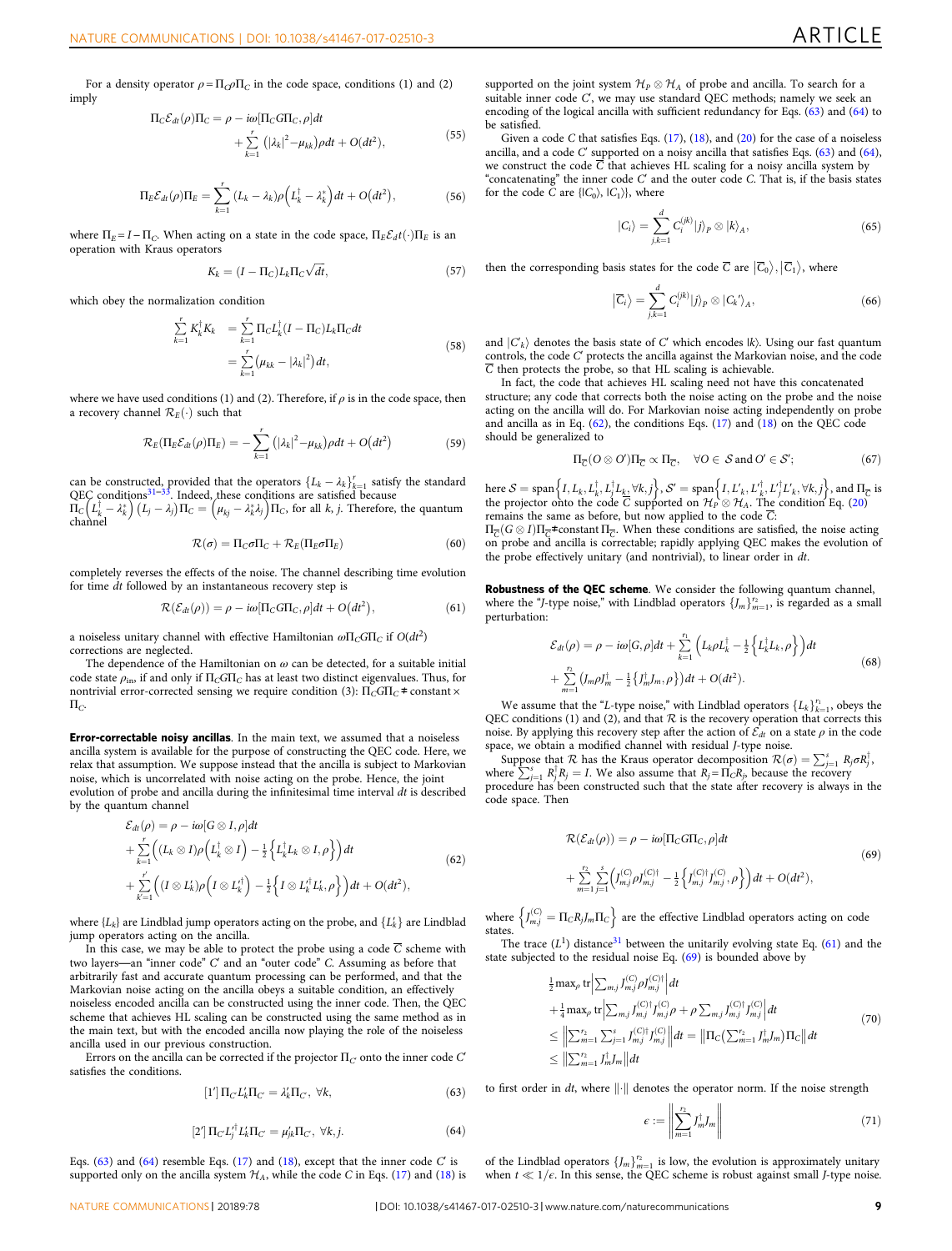<span id="page-9-0"></span>Code optimization as a semidefinite program. Optimization of the QEC code can be formulated as the following optimization problem:

maximize 
$$
\text{tr}(\tilde{G}G_{\perp})
$$
  
\nsubject to  $\text{tr}(|\tilde{G}|) \leq 2$  and  $\text{tr}(\tilde{G}) = \text{tr}(\tilde{G}L_k)$   
\n $= \text{tr}(\tilde{G}L_k^{\dagger}L_j) = 0, \quad \forall j, k.$  (72)

This optimization problem is convex (because trl- $\vert$  is convex) and satisfies the Slater's condition, so it can be solved by solving its Lagrange dual problem<sup>[61](#page-10-0)</sup>. The Lagrangian  $L(\tilde{G}, \lambda, \nu)$  is defined for  $\lambda \ge 0$  and  $\nu_k \in \mathbb{R}$ :

$$
L(\tilde{G}, \lambda, \nu) = \text{tr}(\tilde{G}G_{\perp}) - \lambda(\text{tr}(|\tilde{G}|) - 2) + \sum_{k} \nu_k \text{tr}(E_k \tilde{G}), \tag{73}
$$

where  ${E_k}$  is any basis of S. The optimal value is obtained by taking the minimum of the dual

$$
g(\lambda, \nu) = \max_{\tilde{G}} L(\tilde{G}, \lambda, \nu)
$$
  
=  $\max_{\tilde{G}} tr\left( \left( G_{\perp} + \sum_{k} \nu_{k} E_{k} \right) \tilde{G} - \lambda |\tilde{G}| \right) + 2\lambda$   
=  $\begin{pmatrix} 2\lambda & \lambda \geq \left\| G_{\perp} + \sum_{k} \nu_{k} E_{k} \right\| \\ \infty & \lambda \leq \left\| G_{\perp} + \sum_{k} \nu_{k} E_{k} \right\| \end{pmatrix}$  (74)

over  $\lambda$  and  $\{\nu_k\}$ , where  $\|\cdot\| = \max_{\{\psi\}} |\langle \psi | \cdot | \psi \rangle|$  is the operator norm. Hence the optimal value of the primal problem is

$$
\min_{\lambda,\nu} g(\lambda,\nu) = 2 \min_{\nu_k} \left\| G_{\perp} + \sum_k \nu_k E_k \right\| = 2 \min_{\tilde{G} \parallel \in \mathcal{S}} \left\| G_{\perp} - \tilde{G}_{\parallel} \right\|. \tag{75}
$$

The optimization problem Eq. (75) is equivalent to the following SDP:<sup>[61](#page-10-0)</sup>

minimize s

subject to 
$$
\begin{pmatrix} sI & G_{\perp} + \sum_{k} \nu_{k}E_{k} \\ G_{\perp} + \sum_{k} \nu_{k}E_{k} & sI \end{pmatrix} \succeq 0
$$
 (76)

for variables  $\nu_k \in \mathbb{R}$  and  $s \succeq 0$ . Here "δ0" denotes positive semidefinite matrices. SDPs can be solved using the Matlab-based package CVX<sup>62</sup>.

Once we have the solution to the dual problem, we can use it to find the solution to the primal problem. We denote by  $\lambda^{\Diamond}$  and  $\nu^{\Diamond}$  the values of  $\lambda$  and  $\nu$ where  $g(\lambda,\nu)$  attains its minimum, and define

$$
\tilde{G}^{\diamondsuit} = G_{\perp} + \sum_{k} \nu_{k}^{\diamondsuit} E_{k}.
$$
\n(77)

The minimum  $g(\lambda^{\diamondsuit}, \nu^{\diamondsuit})$  matches the value of the Lagrangian  $L(\tilde{G}, \lambda^{\diamondsuit}, \nu^{\diamondsuit})$ when  $\tilde{G} = \tilde{G}^*$  is the value of  $\tilde{G}$  that maximizes  $\text{tr}(\tilde{G}G_\perp)$  subject to the constraints.<br>This means that This means that

$$
\text{tr}(\tilde{G}^*\tilde{G}^{\Diamond}) = 2\|\tilde{G}^{\Diamond}\|.\tag{78}
$$

Since we require  $tr(\tilde{G}^*) = 0$  and  $tr|\tilde{G}^*| = 2$ , and because minimizing  $g(\lambda,\nu)$ <br>orces that the maximum and minimal eigenvalues of  $\tilde{G}^{\lozenge}$  have the same absolu enforces that the maximum and minimal eigenvalues of  $\tilde{G}^{\diamondsuit}$  have the same absolute value and opposite sign, we conclude that

$$
\tilde{G}^* = \tilde{\rho}_0^\diamondsuit - \tilde{\rho}_1^\diamondsuit,\tag{79}
$$

where  $\tilde{\rho}_0^{\diamondsuit}$  is a density operator supported on the eigenspace of  $\tilde{G}^{\diamondsuit}$  with the maximal eigenvalue, and  $\tilde{\rho}_1^{\circ}$  is a density operator supported on the eigenspace of  $\tilde{G}^{\diamond}$  with the minimal eigenvalue. A  $\tilde{G}^*$  of this form which satisfies the constraints of the primal problem is guaranteed to exist.

Data availability. Data sharing not applicable to this article as no data sets were generated or analyzed during the current study.

Received: 7 June 2017 Accepted: 5 December 2017 Published online: 08 January 2018

#### References

- 1. Caves, C. M. Quantum-mechanical noise in an interferometer. Phys. Rev. D 23, 1693 (1981).
- 2. Wineland, D., Bollinger, J., Itano, W., Moore, F. & Heinzen, D. Spin squeezing and reduced quantum noise in spectroscopy. Phys. Rev. A 46, R6797 (1992).
- 3. Holland, M. & Burnett, K. Interferometric detection of optical phase shifts at the heisenberg limit. Phys. Rev. Lett. 71, 1355 (1993).
- 4. McKenzie, K., Shaddock, D. A., McClelland, D. E., Buchler, B. C. & Lam, P. K. Experimental demonstration of a squeezing-enhanced power-recycled michelson interferometer for gravitational wave detection. Phys. Rev. Lett. 88, 231102 (2002).
- 5. Lee, H., Kok, P. & Dowling, J. P. A quantum rosetta stone for interferometry. J. Mod. Opt. 49, 2325–2338 (2002).
- 6. Bollinger, J., Itano, W. M., Wineland, D. & Heinzen, D. Optimal frequency measurements with maximally correlated states. Phys. Rev. A 54, R4649 (1996).
- 7. Leibfried, D. et al. Toward heisenberg-limited spectroscopy with multiparticle entangled states. Science 304, 1476–1478 (2004).
- 8. Valencia, A., Scarcelli, G. & Shih, Y. Distant clock synchronization using entangled photon pairs. Appl. Phys. Lett. 85, 2655–2657 (2004).
- 9. de Burgh, M. & Bartlett, S. D. Quantum methods for clock synchronization: beating the standard quantum limit without entanglement. Phys. Rev. A 72, 042301 (2005).
- 10. Giovannetti, V., Lloyd, S. & Maccone, L. Quantum-enhanced measurements: beating the standard quantum limit. Science 306, 1330–1336 (2004).
- 11. Giovannetti, V., Lloyd, S. & Maccone, L. Quantum metrology. Phys. Rev. Lett. 96, 010401 (2006).
- 12. Giovannetti, V., Lloyd, S. & Maccone, L. Advances in quantum metrology. Nat. Photonics 5, 222–229 (2011).
- 13. Huelga, S. F. et al. Improvement of frequency standards with quantum entanglement. Phys. Rev. Lett. 79, 3865 (1997).
- 14. Demkowicz-Dobrzański, R. et al. Quantum phase estimation with lossy interferometers. Phys. Rev. A 80, 013825 (2009).
- 15. Fujiwara, A. & Imai, H. A fibre bundle over manifolds of quantum channels and its application to quantum statistics. J. Phys. A Math. Theor. 41, 255304 (2008).
- 16. Escher, B., de Matos Filho, R. & Davidovich, L. General framework for estimating the ultimate precision limit in noisy quantum-enhanced metrology. Nat. Phys. 7, 406–411 (2011).
- 17. Demkowicz-Dobrzański, R., Kołodyński, J. & Guţǎ, M. The elusive Heisenberg limit in quantum-enhanced metrology. Nat. Commun. 3, 1063 (2012).
- 18. Kołodyński, J. & Demkowicz-Dobrzański, R. Efficient tools for quantum metrology with uncorrelated noise. New J. Phys. 15, 073043 (2013).
- 19. Chaves, R., Brask, J., Markiewicz, M., Kołodyński, J. & Acn, A. Noisy metrology beyond the standard quantum limit. Phys. Rev. Lett. 111, 120401 (2013).
- 20. Plenio, M. B. & Huelga, S. F. Sensing in the presence of an observed environment. Phys. Rev. A 93, 032123 (2016).
- 21. Albarelli, F., Rossi, M. A., Paris, M. G. & Genoni, M. G. Ultimate quantum limits for noisy magnetometry via time-continuous measurements. New J. Phys. 19, 123011 (2017).
- 22. Matsuzaki, Y., Benjamin, S. C. & Fitzsimons, J. Magnetic field sensing beyond the standard quantum limit under the effect of decoherence. Phys. Rev. A 84, 012103 (2011).
- 23. Chin, A. W., Huelga, S. F. & Plenio, M. B. Quantum metrology in non-Markovian environments. Phys. Rev. Lett. 109, 233601 (2012).
- 24. Smirne, A., Kołodyński, J., Huelga, S. F. & Demkowicz-Dobrzański, R. Ultimate precision limits for noisy frequency estimation. Phys. Rev. Lett. 116, 120801 (2016).
- 25. Kessler, E. M., Lovchinsky, I., Sushkov, A. O. & Lukin, M. D. Quantum error correction for metrology. Phys. Rev. Lett. 112, 150802 (2014).
- 26. Arrad, G., Vinkler, Y., Aharonov, D. & Retzker, A. Increasing sensing resolution with error correction. Phys. Rev. Lett. 112, 150801 (2014).
- 27. Dür, W., Skotiniotis, M., Froewis, F. & Kraus, B. Improved quantum metrology using quantum error correction. Phys. Rev. Lett. 112, 080801 (2014).
- 28. Ozeri, R. Heisenberg limited metrology using quantum error-correction codes. Preprint at <http://arxiv.org/abs/arXiv:1310.3432> (2013).
- 29. Lu, X.-M., Yu, S. & Oh, C. Robust quantum metrological schemes based on protection of quantum fisher information. Nat. Commun. 6, 7282 (2015).
- 30. Matsuzaki, Y. & Benjamin, S. Magnetic-field sensing with quantum error detection under the effect of energy relaxation. Phys. Rev. A 95, 032303 (2017).
- 31. Nielsen, M. A. & Chuang, I. L. Quantum Computation and Quantum Information (Cambridge University Press, Cambridge, 2010).
- 32. Knill, E. & Laflamme, R. Theory of quantum error-correcting codes. Phys. Rev. A 55, 900 (1997).
- 33. Gottesman, D. An introduction to quantum error correction and fault-tolerant quantum computation. in Quantum Information Science and its Contributions to Mathematics, Proceedings of Symposia in Applied Mathematics Vol. 68, 13–58 (American Mathematical Society, Providence, 2009).
- 34. Unden, T. et al. Quantum metrology enhanced by repetitive quantum error correction. Phys. Rev. Lett. 116, 230502 (2016).
- 35. Gorini, V., Kossakowski, A. & Sudarshan, E. C. G. Completely positive dynamical semigroups of n-level systems. J. Math. Phys. 17, 821–825 (1976).
- 36. Lindblad, G. On the generators of quantum dynamical semigroups. Commun. Math. Phys. 48, 119–130 (1976).
- 37. Sekatski, P., Skotiniotis, M., Kołodyński, J. & Dür, W. Quantum metrology with full and fast quantum control. Quantum 1, 27 (2017).